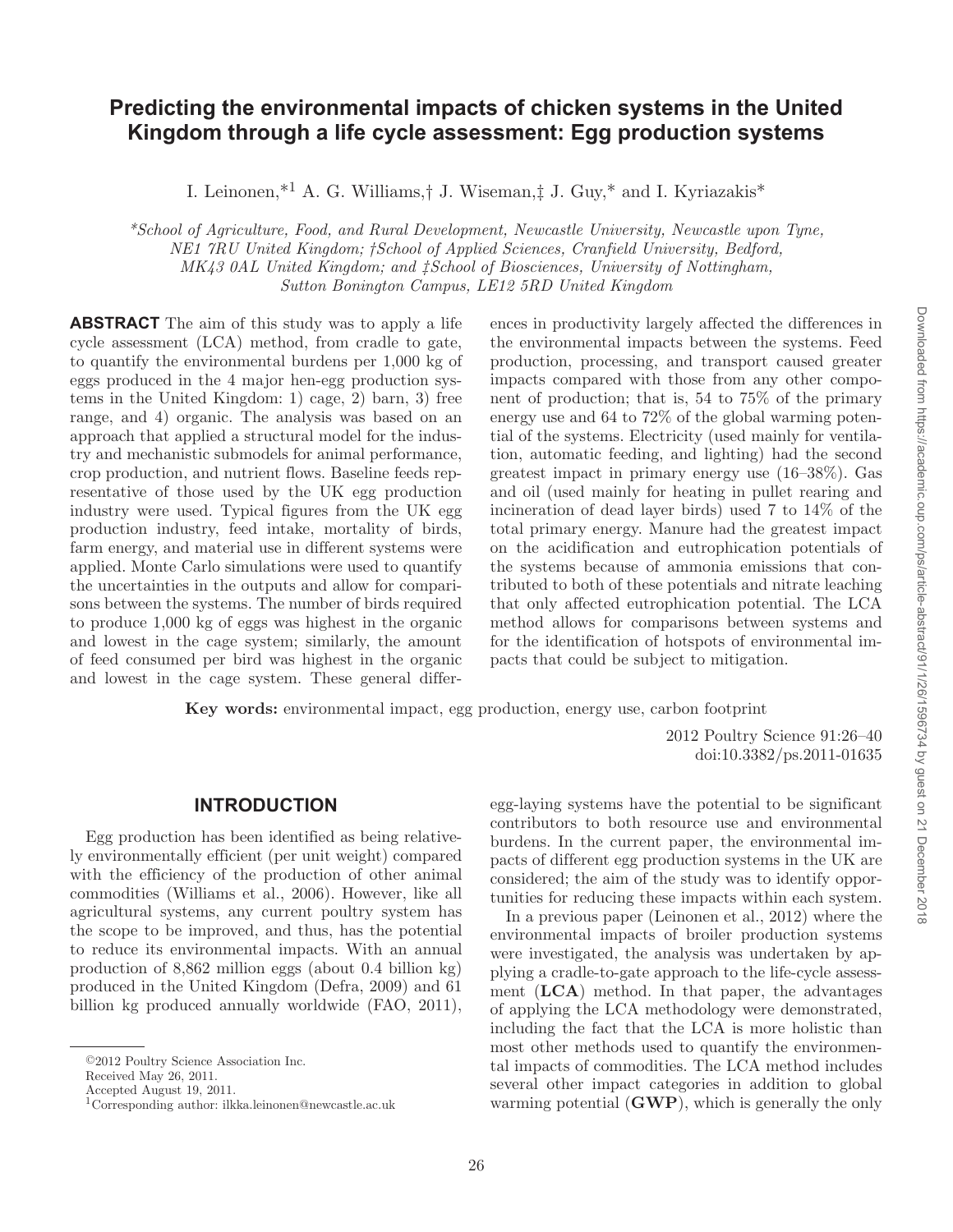impact considered in carbon footprinting, for example. Consideration of other environmental impact dimensions, such as eutrophication potential (**EP**) or acidification potential (**AP**) is of concern in agricultural systems (Sutton et al., 2011). In the current paper, the objective was to quantify the environmental impact of the 4 main UK egg production systems: 1) conventional cage, 2) barn, 3) free range, and 4) organic laying through the LCA method.

Currently, laying cages are the most common method of commercial egg production in the UK, representing around 55% of the eggs produced in 2010 (Defra, 2009). However, by January 1, 2012, battery cages will be banned across the European Union and all British egg producers must be compliant with that ban. Although the conventional battery cages might be partly replaced by larger enriched (or colony) cages, the expectation is that the prevalence of alternative systems will increase in the UK and across the European Union after 2012. These systems, which include barn, nonorganic free range, and organic free range, currently represent 4, 37, and 4% of the total UK egg production, respectively (Defra, 2009). All of these systems have major differences in their husbandry, and therefore, they might be expected to lead to different environmental impacts. It is then possible that they would offer different opportunities for reducing these impacts within each system.

### **MATERIALS AND METHODS**

# *LCA General Principles*

The LCA method evaluates production systems logically to account for all inputs and outputs that cross a specified system boundary and it relates these to useful outputs. The useful output is termed the functional unit that must be of a defined quantity and quality; for example, 1,000 kg of bread-making quality wheat. The principles and guidelines are established in the international standards (ISO 14040-14048, BSI, 2006). There are 4 phases in an LCA study:

- 1) Goal and scope definition: defining the purpose and limits of the study.
- 2) Inventory analysis: compiling an inventory of relevant inputs and outputs of a system.
- 3) Impact assessment: evaluating the potential environmental impacts associated with those inputs and outputs.
- 4) Interpretation phase: interpreting the results of the inventory and impact phases in relation to the objectives of the study, assessing data quality, sensitivity analysis, uncertainty analysis, and so on, and reporting the results.

# *Goal and Scope*

The aim of the current study was to apply the LCA method from cradle to gate in order to quantify the environmental burdens of 4 main chicken egg production systems in the UK (cage, barn, free range, and organic), and hence, to identify the main opportunities for reducing these environmental impacts within each system. The intended audiences were the egg producers, the agri-environmental scientific community, and other stakeholders in the supply and consumption chain. The functional unit was 1,000 kg of marketable eggs at the farm gate. All upstream inputs were included in the analysis (Figure 1).

Economic allocation was used to partition the burdens between coproducts (e.g., human food and animal feed) in feed crop production, and between eggs and spent laying hens in egg production (i.e., value of layer meat produced per 1,000 kg of eggs/value of 1,000 kg of eggs). The principles for quantifying the resource use, burdens, and environmental impacts followed those presented in Leinonen et al. (2012). Details of the impact categories applied in this study are given in Appendix 1 in Leinonen et al. (2012).

# *Systems Approach*

Audsley et al. (1997) conducted a study to harmonize the application of LCA in agriculture; the current study followed the principles therein. The general approach in the current study has been outlined in the companion paper (Leinonen et al., 2012), which followed the approach of Williams et al. (2006). This included structural models of the industry, process models, and simulation models that were unified in a systems approach, so that changes in one area caused consistent interactions elsewhere. This approach was applied to both feed crop and animal production. Empirical data were used where no functional relationships were available. The systems modeled included crop production, noncrop nutrient production, feed processing, breeding (including maintaining breeding flocks, hatching, and pullet rearing, both for breeders and layers), production (including performance of pullets and layers), energy and water use in housing, manure management, and general waste management

Capital goods, such as tractors, ploughs, and harvesters, were included in all agricultural activities, which dominate the direct energy use terms in crop production and have a smaller influence in animal production. Terms for capital were not included in the inventory data for energy intensive processes, such as N fertilizer or energy carrier production and delivery. The inclusion of capital goods in the latter has a trivial effect, whereas direct energy use in crop production (as diesel) is increased by about 30 to 40% through the inclusion of capital goods.

The main differences between the current study and that of Williams et al. (2006) were that noncrop feeds, such as pure amino acids, were included in our analysis, and particularly, the bird performance (growth, egg production, and nutrient excretion) was modeled mechanistically (see Animal Growth and Production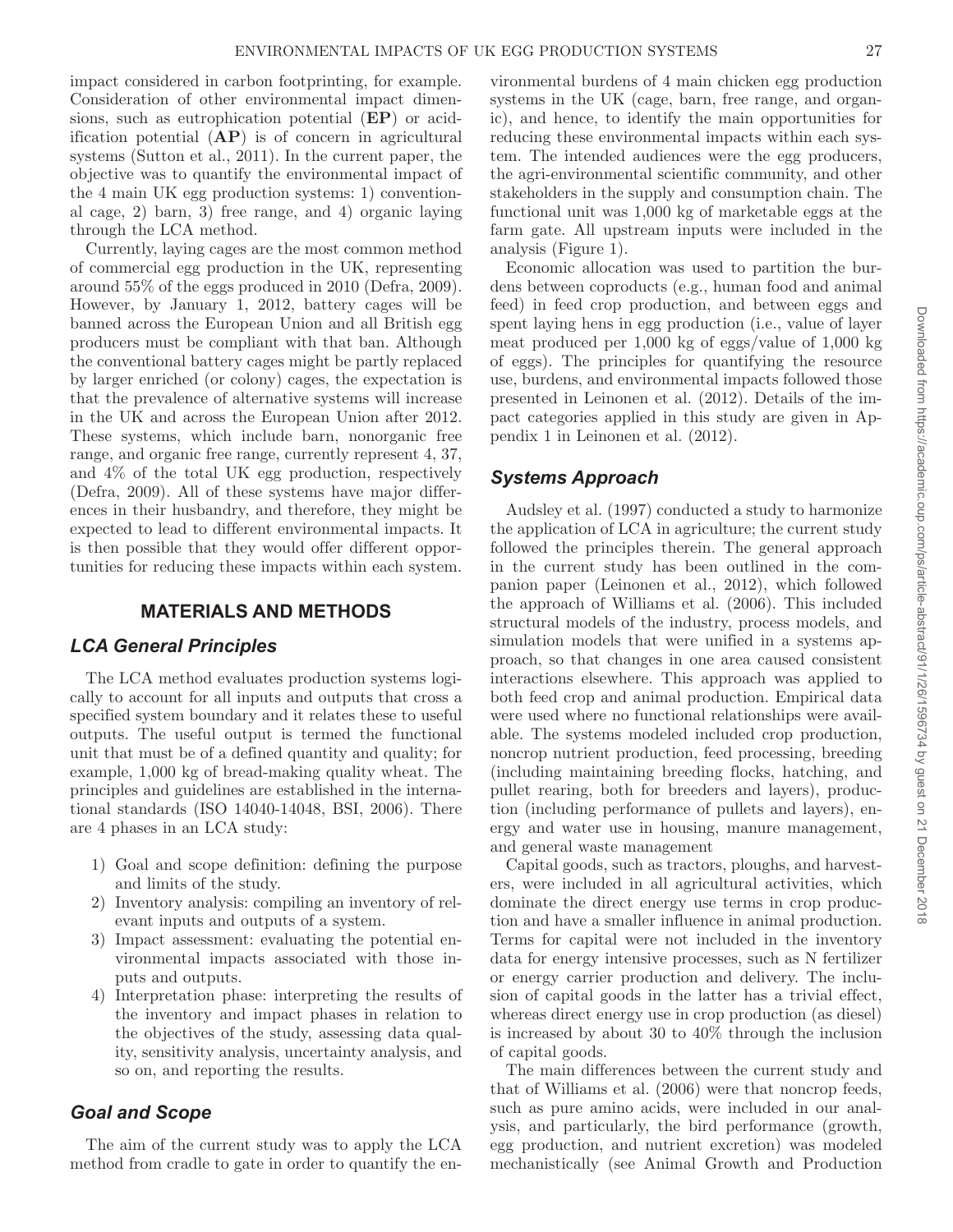

**Figure 1.** The structure, boundaries, and main contents of the egg production systems considered.

Submodel section below). In addition, some new crop life-cycle inventory (**LCI**) data were also included, such as palm oil and sunflower meal, and the impact of landuse changes in the production of some crops were also taken into account (see Crop and Manure Submodel section below). The sources of data on energy carriers were updated to use those from the European reference life-cycle database, and some detailed processes were revisited. The emission factors for greenhouse gases (**GHG**) and the GWP were also based on those used in the IPCC (2006) guide to national inventory compilations. The GWP of 1 kg of methane and 1 kg of nitrous oxide are equivalent to 25 and 298 kg of  $CO<sub>2</sub>$  on a 100yr time scale  $(CO<sub>2</sub>e)$ , respectively.

### *Egg Production Structural Model*

The structural model calculated all of the inputs required to produce the functional unit, allowing for breeding overheads (3 generations of breeding stock), mortalities, and productivity levels. It also calculated the outputs, both useful (eggs and spent hens) and unwanted. Changes in the proportion of any activity had to result in changes to the proportions of other variables to keep producing the desired amount of output. Establishing how much of each activity (i.e., subsystem, for example, pullet rearing) was required was found by linear equations that describe the relationships that link the activities together.

The functional unit used in the current study was 1,000 kg of eggs, but this may be met by different numbers of eggs. Based on the data from the UK egg production industry, the egg weights were 62 and 63.5 g for cage and alternative systems, respectively, hence requiring 16,129 and 15,748 eggs, respectively.

The general structure of the model was based on multiple linear equations, which were solved simultaneously with a code written in Visual Basic for applications specifically for this purpose. The solution was the amount, *X* (for example, the number of birds), of each activity *i* (e.g., laying or breeder system), that produced the desired amount of output *Z* (e.g., the amount of eggs or meat),

> $Z = \sum z_i X_i$ *i*

 $\sum_{i=1} z_i X_i,$ 

*n* =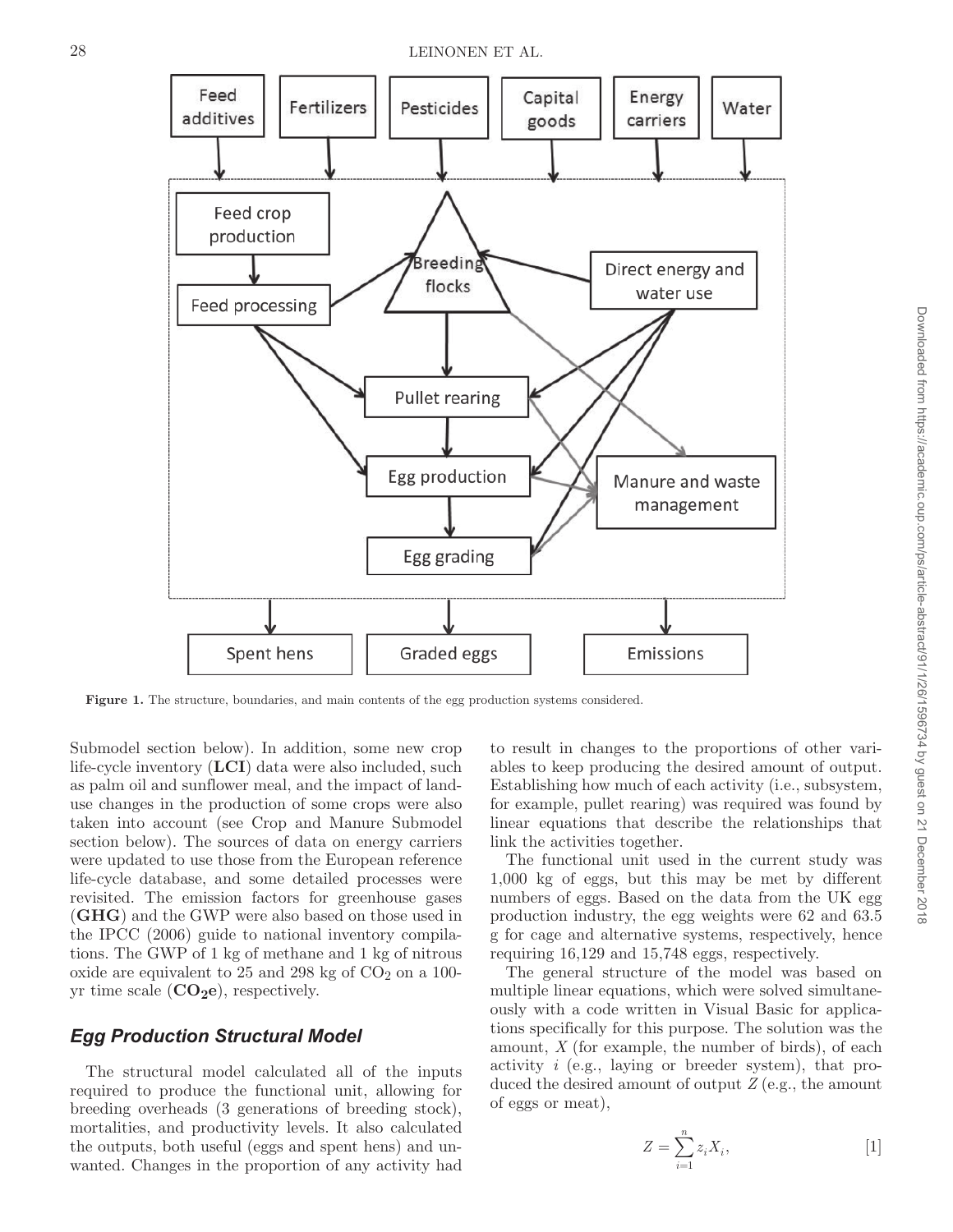where  $z_i$  is the output of activity  $i$  and also satisfies the set of flows between activities:

$$
\sum_{i=1}^{n} c_{ij} X_i = 0, j = 1...p,
$$
 [2]

where  $c_{ij}$  is the supply or demand of *j* by activity *i*. Demands are negative and supplies are positive, and total supply must equal total demand. For example, the supply of pullets from a pullet rearing system must equal the demand of birds in the laying system (and allow for mortalities).

The total amount *M* of material *k* flowing into the system was

$$
M_k = \sum_{i=1}^{n} m_{ik} X_i, k = 1...q,
$$
 [3]

where  $m_{ik}$  is the flow of material  $k$  into activity  $i$ .

The LCI for the system was the total *B* of each burden *l*,

$$
B_l = \sum_{k=1}^{p} M_k b_{kl}, l = 1...r,
$$
 [4]

where  $b_{kl}$  is the amount of burden *l* produced by the use or disposal of material  $k$ , and  $M_k$  is the total amount of material.

The LCI identifies the contribution of each material,

$$
B_{kl} = M_k b_{kl},\tag{5}
$$

or activity,

$$
B_{il}=X_i\sum_{k=1}^q m_{ik}b_{kl}. \hspace{1.5cm} [6]
$$

These equations provided information to enable particular hotspots to be identified. The structure of the model was such that changes could be made whether a parameter value was derived empirically or was linked to another model, but the linked model approach was used whenever possible. The main additional feature of this study was the connection to a mechanistic submodel that linked bird growth, egg production, feed intake, and excreta composition. This allowed variations in production methods to be analyzed when no empirical data were available. These could include variations in the length of the production cycle, feed composition, or bird maintenance energy requirement in different environmental conditions.

# *Animal Growth and Production Submodel*

A mechanistic animal growth and production model was used in the current study for 3 purposes: 1) to calculate the total consumption of each feed ingredient during the whole production cycle; 2) to calculate the amounts of main nutrients, N, P, and K, in manure produced by the birds during the production cycle; and 3) to include the correlation between changes in the production figures (egg production, feed intake, and nutrient output) to be applied in the uncertainty analysis (see below). The model was based on the principles presented by Emmans and Kyriazakis (2001) and Wellock et al. (2003), and predicted the daily feed intake, which varies considerably during the bird life cycle, of a single bird as a function of feed composition and energy and protein requirements of the bird. This included requirements for both production (body growth and eggs) and maintenance. The daily egg production was an input of the mechanistic model and was based on the agedependent target values from the breed manuals. Given that the actual egg production varied between the systems, the daily target figures were scaled using a constant multiplier over the whole laying period to produce the actual amount of eggs per layer (including the estimated number of the uncollected eggs) typical for each of the production systems (Table 1).

The daily feed intake was assumed to equal the minimum amount of feed to fulfill both the energy and protein requirements of the animal (Emmans and Kyriazakis, 2001; Wellock et al., 2003). The protein requirement for birds was determined by the first limiting amino acid in the feed. The energy requirement of maintenance, and therefore also the feed conversion ratio (**FCR**), varies between the production systems as a result of differences in bird activity and environmental conditions, such as temperature; therefore, the model had to be calibrated for its application in actual production systems. The calibration ensured that the modeled total feed intake in each system was equal to the actual feed intake based on the data provided by the industry. The model calibration was done by using the principle of energy balance to calculate the feed consumption needed to produce a certain amount of eggs. The energy in consumed feed was allocated to body growth, egg production (including uncollected eggs), excreta, and spillage, on the basis of estimates obtained from the UK egg production industry and from literature. The energy obtained from the feed and not included in any of these components had to be allocated to maintenance; therefore, the maintenance function in the model was adjusted to match the level of feed intake obtained from the industry data. It also took into account the additional food intake from foraging in free-range and organic systems. According to the output of the model calibration, considerable differences in maintenance occurred between the systems; this is consistent with literature as reviewed by Sakomura, (2004). These differences are caused by both the impacts of different levels of bird physical activity and differences in bird heat loss due to different environmental conditions and resulted in higher feed intake in alternative systems compared with that in the cage system, as indicated in the industry data shown below.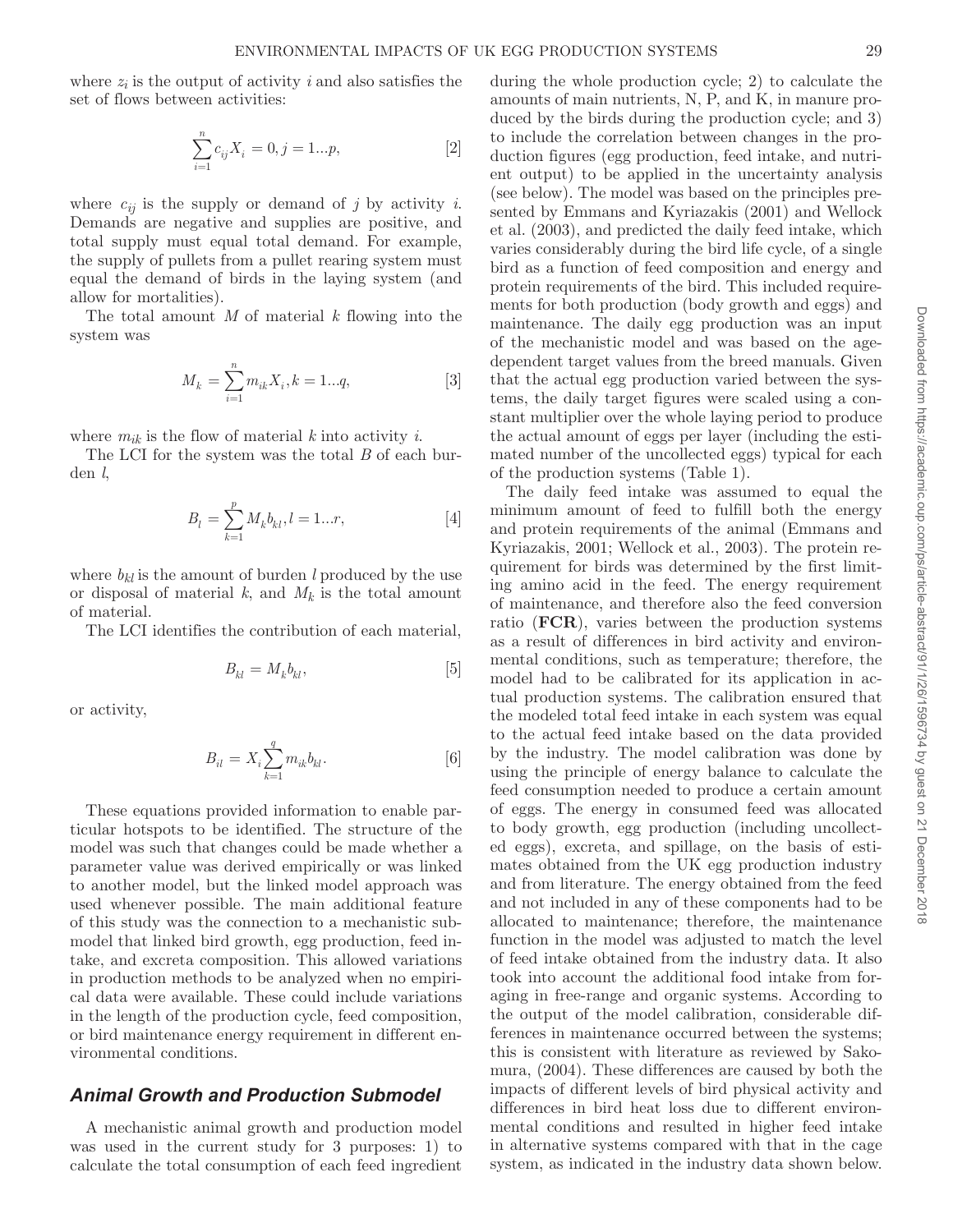| Variable                                           | Cage             | Barn         | Free range   | Organic        |
|----------------------------------------------------|------------------|--------------|--------------|----------------|
| Laying period, wk                                  | 56               | 56           | 56           | 56             |
| Eggs collected/hen $1$                             | 315              | 300          | 293          | 280            |
| Average egg weight, g                              | 62               | 63.5         | 63.5         | 63.5           |
| Uncollected eggs, %                                |                  | 1.5          | 1.5          | 1.5            |
| Feed consumption, <sup>2</sup> g/bird per day      | 115              | 125          | 130          | 131            |
| Mortality, %                                       | 3.5              |              |              |                |
| Food spillage, %                                   |                  |              |              |                |
| Indoor stocking density, birds/ $m^2$ (floor area) |                  | 11.7         |              |                |
| Outdoor stocking density, birds/ha                 | n/a <sup>3</sup> | n/a          | 1,000        | 500            |
| Average number of birds/house                      | 121.600          | 16.000       | 4.360        | 1,750          |
| Type of bedding                                    | n/a              | wood shaving | wood shaving | straw          |
| Amount of bedding, kg/bird                         | n/a              | 0.5          |              |                |
| Down time between cycles, wk                       |                  |              |              | 3 <sup>4</sup> |

**Table 1.** Typical production and food intake figures for the different egg production systems in the United Kingdom as provided by the UK industry and applied in this study

<sup>1</sup>Based on the initial number of hens.

2Includes spillage, excludes possible foraging.

 $\alpha^3$ n/a = not applicable.

4Houses were rotated between 2 ranging areas with a full cycle in each.

Based on these daily values calculated by the model, the total consumption of each type of feed during the production cycle was quantified, and finally, the environmental burdens of the feeds were calculated on the basis of total consumption of each feed ingredient. For ingredients produced from arable crops (a major part of the diets), the environmental burdens were quantified using separate submodels for crop productions (see Crop and Manure Submodel section below).

The model calculated the N, P, and K contents of the manure according to the mass balance principle; that is, the nutrients retained both in the animal body and eggs were subtracted from the total amount of nutrients obtained from the feed, including the additional nutrients obtained from foraging. In addition to the nutrients excreted by the birds, nutrients in the spilled feed and uncollected eggs were added to the manure in the calculations. This output was then used to calculate the emissions to water and atmosphere (burdens) and replacement of fertilizers in crop production (a credit) as described below. However, for nonorganic free-range birds, the proportion of nutrients excreted outside the house were not credited to crop production because the entire ranging area was grassland, and according to the information provided by the UK egg production industry, was not used for growing commercial crops (unlike in the organic system), and therefore, no fertilizers would be applied in such an area.

The primary output of the mechanistic production model was the feed intake and manure production of one typical bird at any stage of the production cycle. However, mortalities with consequent lost egg production and reduced feed consumption were also taken into account. These were calculated on the basis of typical mortality rates for each production system and assuming a uniform mortality and feed consumption during the laying cycle. Hence, the feed consumed by 1 layer with a full lifespan or 2 layers with half life spans differed by the feed needed to raise 1 pullet (all other burdens are scaled pro rata).

# *Crop and Manure Submodel*

A separate submodel for arable production was used to quantify the environmental impacts of the main feed ingredients, with main features as in Williams et al. (2010). All major crops used for production of poultry feed were modeled. Some of the crops were partly or wholly produced overseas, including maize, soy, sunflower, palm oil, and organic wheat. In these cases, production was modeled as closely as possible using local techniques, and transport burdens for importing were also included.

The GHG emissions from land-use changes were included in the analysis in the case of crops where recent conversion of natural vegetation to agricultural land has occurred as a result of their cultivation (soy and palm oil). The proportions of nonorganic crops from mature  $(>20$  yr from the time of any conversion; BSI, 2008) and new agricultural land were specific for each country of origin, but all organic crops were assumed to have originated from mature agricultural land. Nonorganic soy was imported mainly from Brazil and Argentina, in which land may have been converted from forest, cerrado, managed pasture, or arable land used for other crops. For this crop, a weighted average of origin was calculated based on the land-use change statistics of the UN Food and Agricultural Organization (FAO, 2011). These were used to estimate the rate of conversion of land from forest and pasture and the land-use change emissions were discounted over 20 yr using the time scale in BSI (2008) to obtain a weighted average value for contemporary soy production (Audsley et al., 2010).

Poultry manure is the source of direct gaseous emissions of ammonia  $(NH_3)$ , nitrous oxide  $(N_2O)$ , and to a lesser extent methane (CH4) that occur during housing, storage, and land spreading. Manure management also uses energy, and these burdens are debited against the poultry along with burdens from other sources. The interactions between manures, soils, and crops are com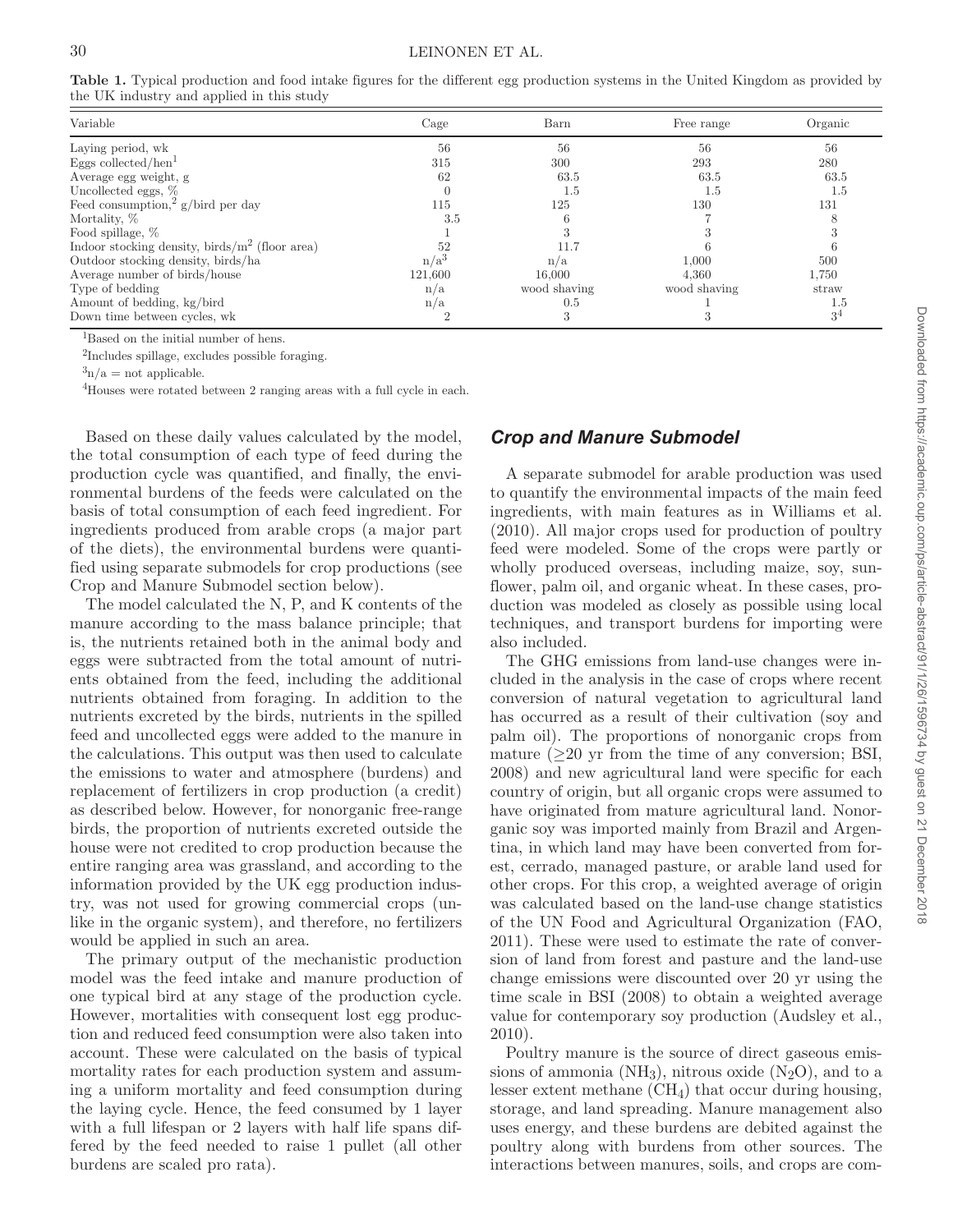plex, but in the long term, all of the nutrients that were applied to the soil as manure were accounted for as either crop products or as losses to the environment (Sandars et al., 2003). The benefits of plant nutrients (N, P, and K) remaining in soil after land application were credited to poultry by offsetting the need to apply fertilizer to winter wheat as described by Sandars et al. (2003) and implemented by Williams et al. (2006). For organic systems, the supply of N from a dedicated, uncropped legume was used instead of synthetic N fertilizer (ammonium nitrate), with rock P and K used instead of triple superphosphate and potassium chloride.

### *Production Systems and Sources of Data*

The production systems considered in this study included 4 laying systems (cage, barn, free range, and organic), pullet rearing, and breeding. The pullets were produced using either cage rearing or floor rearing. For this study, it was assumed that 50% of the birds used in cage laying came from cage rearing and 50% from floor rearing; for all other systems, all birds came from floor rearing. The pullet rearing for organic birds was similar to nonorganic floor rearing with the exception of the feed composition (see below). In all systems, the rearing period lasted 16 wk and the laying period 56 wk, as is the common practice. The breeder system was identical in the case of all laying systems and all generations of breeder birds.

The bird genotype used for all production systems in the current study was Hy-Line Brown, which is widely used by the UK egg production industry, including the alternative laying systems. According to the breed manual, these birds have a body mass of 1.4 kg at the age of 17 wk and 1.98 kg at the age of 70 wk (Hy-Line, 2009). The feed intake and egg production vary depending on the production system and, for these figures, the estimates provided by the industry were used (Table 1).

Simplified baseline feeds representative of those used in the UK were constructed using information provided by the industry. Similar feeds were applied for cage, barn, and free-range birds, and they were changed 5 times during the bird life cycle (starter, rearer, developer, early lay, and late lay), according to common practice. The feeds for the organic birds were changed 4 times (grower, rearer, early lay, and late lay). The details of the feeds are presented in the Appendix in Tables A1, A2, A3, A4, and A5.

The general data on the industry structure were obtained from typical production units representing each activity considered in the study, including breeding, floor rearing, cage rearing, cage laying, barn laying, free-range laying, and organic laying. These data for different laying systems are given in Table 1. The actual energy consumption for heating, lighting, ventilation, and feeding was based on average data from typical farms (generally 3 farms/activity and system), as provided by the industry. Information about the type and amount of bedding was also obtained from the industry. For the purpose of this study, it was assumed that all pullet, layer, and breeder manure was transported for soil improvement, excluding the proportion that was excreted outside (assumed to be 10% in the free-range laying system and 20% in the organic laying system). In the organic laying system, the houses were rotated between 2 ranging areas; 1 of them was used for the whole production cycle, whereas the other remained free of birds during that period (typically a year). It was assumed that organic winter wheat was grown in between bird production cycles to quantify the value of nutrients from excreta. It should be noted that different organic standards can apply and the basic EU regulation requires the land to be rested for at least 2 mo, but the Soil Association in the UK requires at least 9 mo rest from birds and that the nutrients from excreta are used (Soil Association, 2009). The latter was modeled because the particular unit that generated the data was Soil Association accredited.

Emissions of  $NH_3$ , N<sub>2</sub>O, and CH<sub>4</sub> from excreta were calculated following the methods of Williams et al. (2006), which are based on the UK national inventories (Chadwick et al., 1999; IPCC, 2006; Misselbrook et al., 2008; Sneddon et al., 2008), emission factors, and methods. Additional data, such as LCI of agricultural buildings and machinery, came from Williams et al. (2006).

#### *Uncertainty*

Uncertainties (for example, potential measurement errors, variation in activity, and production data) and the impact of these on the model output were quantified to make it possible to evaluate differences between the systems under consideration. This was done according to Leinonen et al. (2012) with the Monte Carlo approach. The LCA model, together with the animal production submodel, was run 5,000 times, and during each run, a value of each input variable was randomly selected from a predetermined distribution for this variable. The final model output was the mean values and the SD of the key categories of the environmental impacts (primary energy use, GWP, AP, and EP). In addition, the mean values of some other impact categories (land occupation, abiotic resource use, and pesticide use) are presented, but these categories were not included in the uncertainty analysis because sufficient data on their variations were not available.

The range of variation between farms (maxima and minima) in the production and energy use data was obtained from the industry. The information on variation in energy use, including electricity and liquid propane gas, was applied to specify random distributions that were directly used in the Monte Carlo simulations. The variation in the animal production variables was more complex because these variables were connected to each other. For example, higher egg production caused a higher energy requirement, which had affected feed intake, and then higher feed intake caused a larger amount of excreted nutrients. The correlations between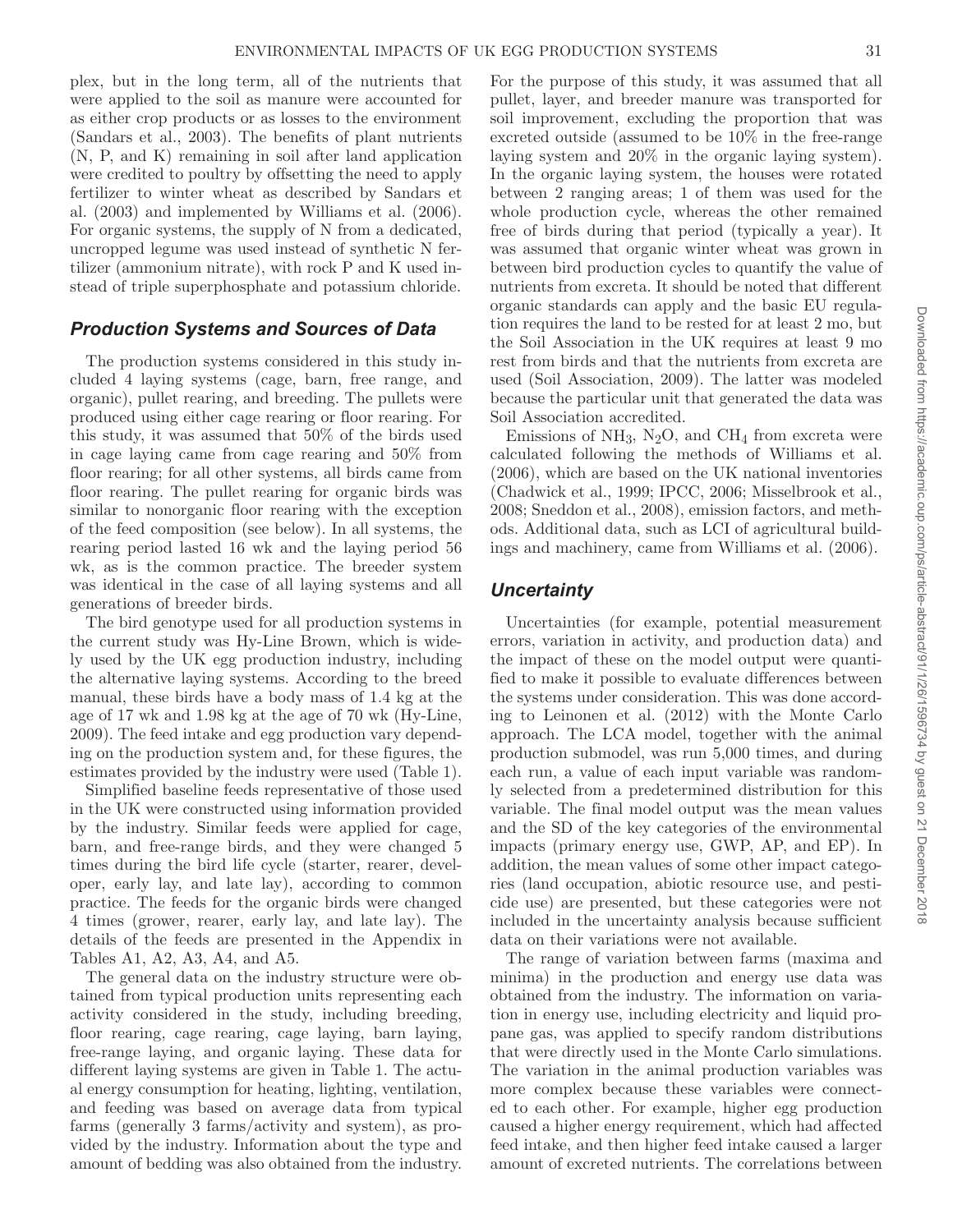|  | <b>Table 2.</b> Uncertainties (CV) and their distributions of the main variables of the life cycle assessment model |  |  |  |  |  |  |  |  |  |  |  |
|--|---------------------------------------------------------------------------------------------------------------------|--|--|--|--|--|--|--|--|--|--|--|
|--|---------------------------------------------------------------------------------------------------------------------|--|--|--|--|--|--|--|--|--|--|--|

|                                                  |                   | CV total           |              |
|--------------------------------------------------|-------------------|--------------------|--------------|
| Variable                                         | $CV A1$ , %       | $(A^1+B^2), \, \%$ | Distribution |
| Number of eggs/bird                              | $2$ to $5$        | $2$ to $5$         | Triangular   |
| Egg weight                                       |                   |                    | Triangular   |
| Pullet feed intake                               |                   |                    | Normal       |
| Layer feed intake                                | $1 \text{ to } 2$ | $1 \text{ to } 2$  | Normal       |
| Amount of N in manure                            | $1 \text{ to } 2$ | $1 \text{ to } 3$  | Normal       |
| Amount of P in manure                            | $1 \text{ to } 2$ | $\overline{2}$     | Normal       |
| Amount of K in manure                            | $1 \text{ to } 2$ | $1 \text{ to } 2$  | Normal       |
| Laying farm electricity consumption/bird         | $5 \text{ to } 9$ | $5 \text{ to } 9$  | Triangular   |
| Laying farm liquid propane gas consumption/bird  | 71 to 73          | 71 to 73           | Triangular   |
| Laying farm oil consumption/bird                 | 47 to 56          | $47$ to $56$       | Triangular   |
| Rearing farm electricity consumption/bird        | n/a               | 7 to 27            | Triangular   |
| Rearing farm liquid propane gas consumption/bird | n/a               | 18 to 104          | Triangular   |
| Rearing farm oil consumption/bird                | n/a               | 25 to 87           | Triangular   |
| Layer mortality                                  | $17$ to $40$      | $17$ to $40$       | Triangular   |
| Feed spillage                                    | 5                 | 5                  | Normal       |
| Environmental impacts/ $1,000$ kg of feed        | $2$ to $5$        | 3 to 13            | Normal       |
| $N2O$ emission factor                            | n/a               | 30                 | Lognormal    |
| $NH3$ emission factor                            | n/a               | 36                 | Lognormal    |
| $CH4$ emission factor                            | n/a               | 29                 | Lognormal    |
| Transport distance                               | n/a               | 3                  | Normal       |
| Proportion of ammoniacal nitrogen in excreta     | n/a               | $2$ to $3$         | Normal       |
| Denitrification factor                           | n/a               | $\overline{5}$     | Normal       |
| Feed spillage                                    | 5                 | 5                  | Normal       |

<sup>1</sup>A uncertainties were considered to vary between systems.

2B uncertainties were considered to be similar between the systems.

these figures were built in the mechanistic animal production submodel, and therefore, were automatically taken into account in the uncertainty results. Variation in egg weight is also related to the number of eggs produced, and this relationship was also included in the analysis. Additional random variation was also included in the model parameters describing maintenance energy requirement, and the magnitude of this variation was adjusted to match the overall variation in the industry feed intake data. Variation in feed intake also affected the variation in the amount of excreted nutrients, and additional variation in the nutrient content of manure was induced by including a random variation in the nutrient content of the animal body and eggs.

The distributions of the direct GHG emission factors were based on IPCC (2006) guidelines, except ammonia was based on the UK NH<sub>3</sub> inventory (Misselbrook et al., 2008). The uncertainties in the environmental impact of the feed ingredients were a direct output of the crop production submodel.

The uncertainties in the input variables were divided into 2 groups: alpha (**A**) and beta (**B**) errors (Wiltshire et al., 2009). The A errors were considered to vary between systems, and therefore, were taken into account in statistical analyses of the differences between the systems. These errors included variation between farms in production, feed intake, and energy use figures. In contrast, B errors were considered to be similar between the systems but were needed for calculating the absolute uncertainty of the overall environmental impacts and for comparison with other studies. The CV for main input variables is shown in Table 2. The CV is presented separately for A errors only and for both A and B errors.

The statistical analysis to evaluate the differences between the systems was based on the overall A uncertainties of each impact category. For each system, a test variable *z* was calculated (Wiltshire et al., 2009):

$$
z = \frac{|m_1 - m_2|}{\sqrt{CV_1^2 \times m_1^2 + CV_2^2 \times m_2^2}},
$$
 [7]

where  $m_1$  and  $m_2$  are the mean values and  $CV_1$  and *CV*2 are the coefficients of variation of the 2 systems. If the value of *z* is greater than  $z_{\alpha/2}$ , then the 2 means are significantly different at the  $(1-\alpha)$  confidence level. The probability level under consideration was  $\alpha$ ; it was  $5\%$  in this study. The  $\alpha/2$  is used because this is a 2-sided test, given that the alternative hypothesis to equal means is nonequal means, not  $m_1$  less than  $m_2$  or  $m_1$  greater than  $m_2$ .

### *Breakdown of Environmental Impacts*

The results were broken down by material and energy flow and activity to demonstrate the reasons for the differences in environmental impacts between the systems.

The material and energy flow groups were feed and water (including production of crops and additives, feed processing, and transport of ingredients); electricity (consumed at the farms and hatcheries, not including feed production, processing, and transport of ingredients); gas and oil (consumed at the farms and hatcheries, not including feed production, processing, and transport of ingredients); housing and land (in-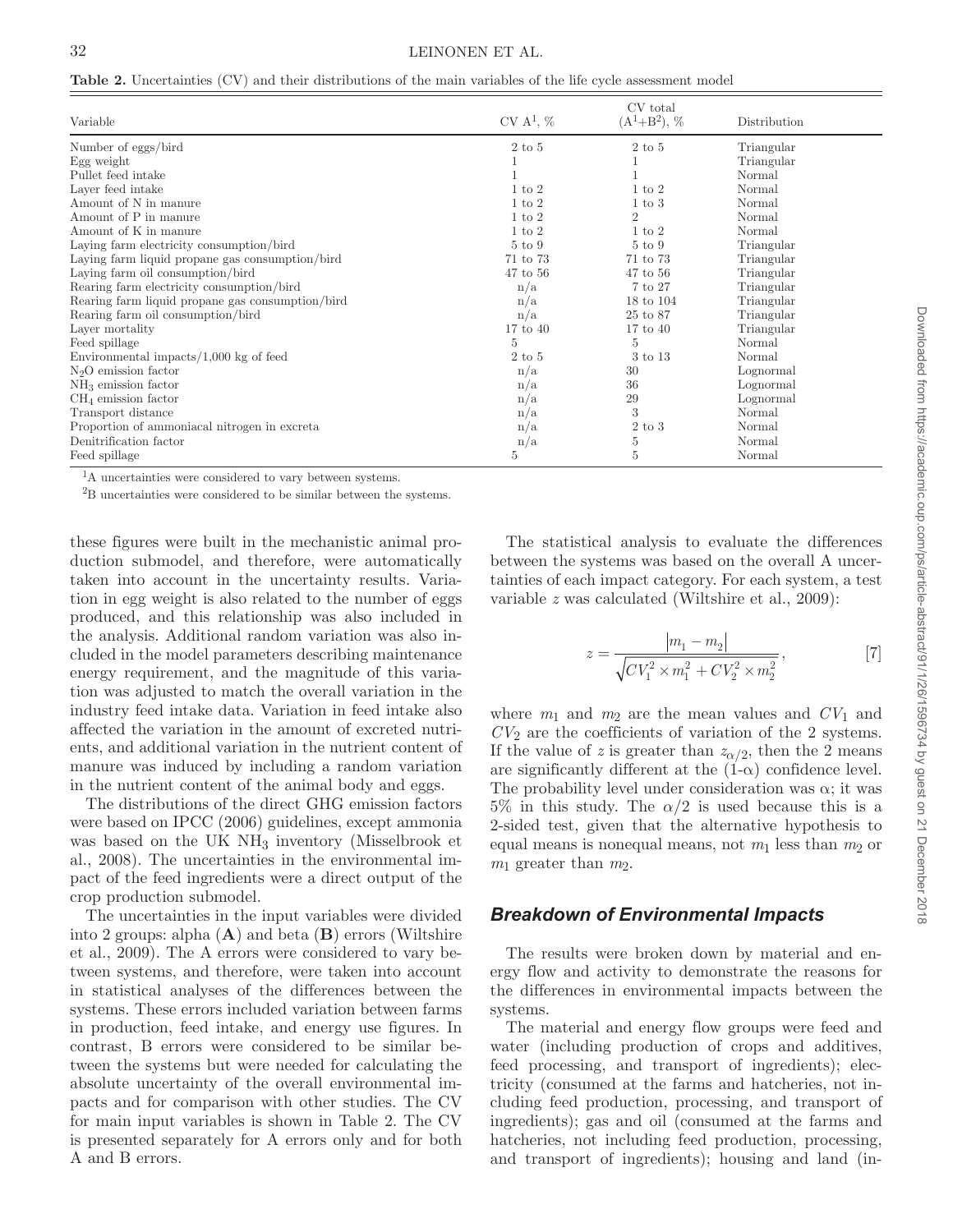**Table 3.** The mean values of the activity figures per 1,000 kg of eggs for the 4 production systems as calculated by the life cycle assessment model

| Variable                         | Cage   | Barn   | Free range | Organic |
|----------------------------------|--------|--------|------------|---------|
| Layer number                     | 51.2   | 52.6   | 53.8       | 56.3    |
| Number of eggs                   | 16,129 | 15,748 | 15.748     | 15,748  |
| Feed consumed, $kg$              | 2,559  | 2,737  | 2,912      | 3,095   |
| Water used, $1,2$ m <sup>3</sup> | 5.11   | 5.23   | 5.35       | 5.60    |

1Includes breeders, pullets, and layers.

2Drinking and cleaning water, not virtual water from crop production.

cluding direct emissions of  $NH_3$ , CH<sub>4</sub>, and N<sub>2</sub>O from housing, burdens from construction of farm buildings and vehicles, and the ranging area in the free-range and organic systems, not including buildings and vehicles used in feed production, processing, and transport of ingredients); and manure and bedding (not including direct emissions of  $NH_3$ , CH<sub>4</sub>, and N<sub>2</sub>O from housing).

The activity groups were breeding (all breeding activity in the pyramid above the pullets of the commercial layer generation), pullet rearing, and commercial laying.

### **RESULTS AND DISCUSSION**

The production of 1,000 kg of eggs required 51.2 laying birds in the cage system, 52.6 birds in the barn system, 53.8 birds in the free-range system, and 56.3 birds in the organic system (Table 3). This general trend in productivity also affected other aspects of derived activity data, such as feed consumption. Much of the explanation of the trends in environmental burdens that followed resulted from these variations in productivity and use of materials, particularly feeds.

In addition to the different amounts of feed consumption, the composition of feeds also varied between organic and nonorganic systems, resulting in different environmental burdens per equal amount of feed (Table 4). To demonstrate the relative importance of single feed ingredients, the breakdown of burdens (GWP is presented here as an example) for the feed used for the last phase of laying is shown in Table 5. The results show that feed wheat and soy meal had the highest proportion of GWP of the feed components in all of the systems. The high GWP of soy in nonorganic feed is largely caused by GHG released as a result of land-use changes (Leinonen et al., 2012). Other feed components varied between systems; for example, vegetable oil blend and pure amino acids had relatively large impacts in the nonorganic systems. The GWP of vegetable oil was dominated by the inclusion of palm oil and the land-use changes related to its production.

The main burdens from each whole system are listed in Tables 6, 7, 8, 9, and 10. The results show that the cage system had lower EP and AP than those of any other system  $(P < 0.05)$ , and lower primary energy use and GWP compared with those of most of the alternative systems. The organic system had the highest values  $(P < 0.05)$  in the categories of primary energy use, EP, and AP. Much of these trends resulted from the overall feed efficiency. In the case of GWP, there were no statistically significant differences  $(P > 0.05)$  between the 3 alternative systems (barn, free range, and organic). In general, there were no significant differences between the barn and free-range systems, except for in their primary energy use where the barn system has the highest value. The pesticide use was lowest in the organic system being only about 3.5% of the amount in the nonorganic free-range system. The pesticides in the organic system originated from the use of a small amount of nonorganic ingredients (prairie meal and potato protein) and from the feed for breeder birds. In the near future, it is expected that nonorganic ingredients will not be allowed in organic production.

When comparing the material and energy flow groups (Table 6 to Table 10), feed caused higher overall environmental impacts than any other materials involved in production; for example, 54 to 75% of the primary energy use and 64 to 72% of the GWP of the system. Water contributed only about 0.25% to the feed and water group. In general, the environmental burdens originating from the feed were highest in the organic system, and this was also a major cause of the overall differ-

**Table 4.** Main burdens per 1,000 kg of concentrated feed (the values include burdens associated with feed processing)

| Burden <sup>1</sup>                           | Layer,<br>nonorganic | Layer,<br>organic | Pullet.<br>nonorganic | Pullet,<br>organic |
|-----------------------------------------------|----------------------|-------------------|-----------------------|--------------------|
| Primary energy used, GJ                       | 4.30                 | 6.23              | 4.41                  | 7.03               |
| $GWP_{100}$ , 1,000 kg of $CO2e$              | 0.785                | 0.749             | 0.768                 | 0.862              |
| EP, kg of $PO4$ equivalent                    | 2.97                 | 6.92              | 3.08                  | 8.07               |
| $AP$ , kg of $SO2$ equivalent                 | 3.10                 | 2.99              | 3.23                  | 3.48               |
| Pesticide use, dose-ha                        | 0.812                | 0.019             | 0.814                 | 0.023              |
| Abiotic resource use, antimony equivalent, kg | 2.18                 | 2.89              | 2.24                  | 3.25               |
| Land occupation, ha                           | 0.155                | 0.500             | 0.156                 | 0.582              |

<sup>1</sup>GWP<sub>100</sub> = global warming potential over a 100-yr time period; EP = eutrophication potential; and AP = acidification potential.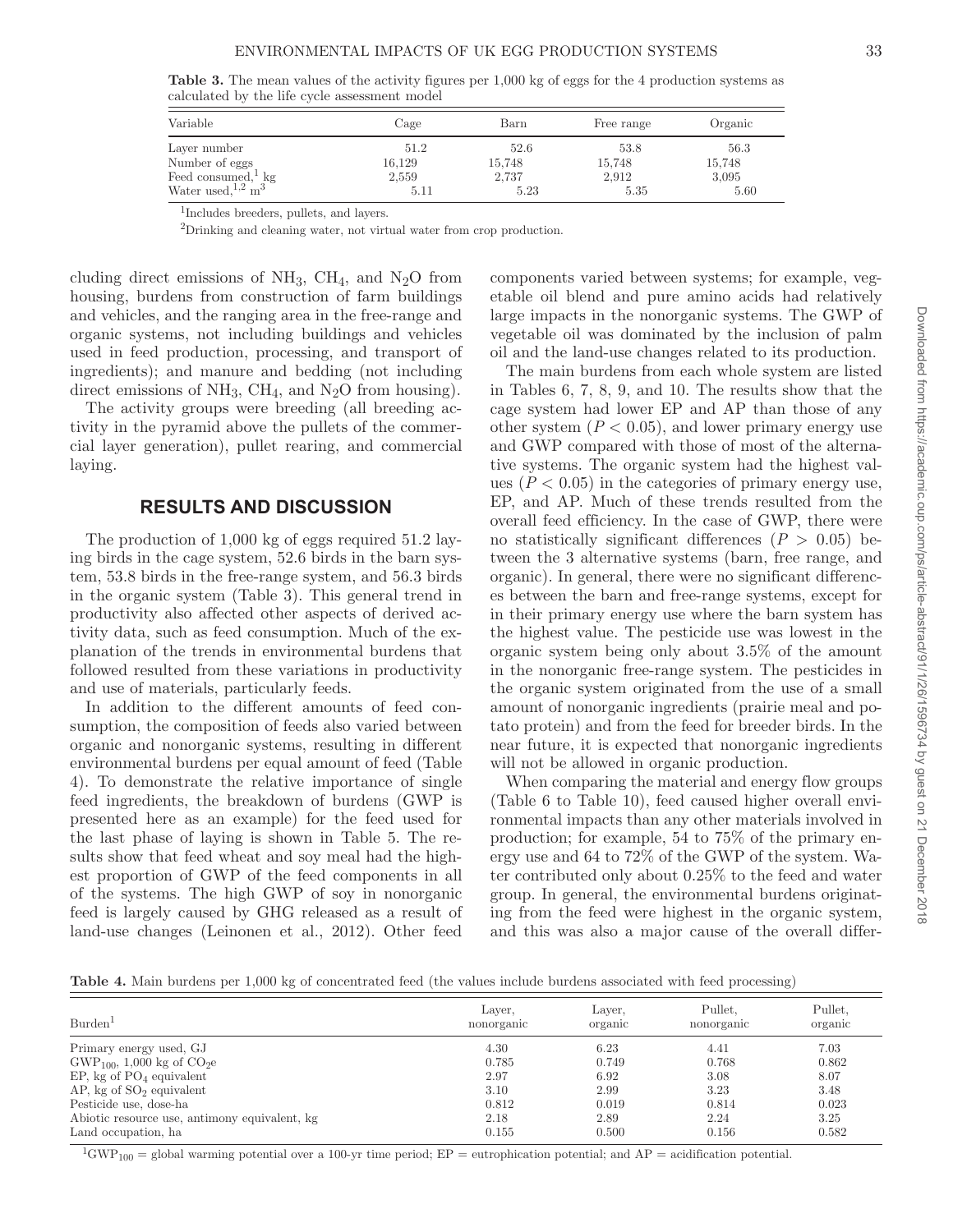**Table 5.** Proportions of global warming potential (GWP<sub>100</sub>) of main components of organic and nonorganic layer feeds (for the last phase of laying)

| Nonorganic               | $\%$ | Organic                | $\%$ |
|--------------------------|------|------------------------|------|
| Wheat                    | 41.9 | Wheat                  | 55.8 |
| Soy meal                 | 34.1 | Soy meal               | 12.4 |
| Vegetable oil blend      | 8.0  | $\text{Processing}^1$  | 8.4  |
| Sunflower meal           | 6.9  | Maize                  | 8.1  |
| $\rm Processing1$        | 5.4  | Sunflower expeller     | 5.7  |
| Lysine                   | 1.3  | Wheat feed             | 3.3  |
| Limestone                | 0.9  | Prairie meal           | 1.4  |
| Methionine               | 0.8  | Potato meal            | 1.3  |
| Mono-dicalcium phosphate | 0.5  | Mono-calcium phosphate | 1.3  |
| Phytase                  | 0.1  | Limestone              | 0.9  |

1Processing of mixtures; does not include processing of single ingredients.

ences between the organic and the other systems. There were 2 reasons for the high feed burdens in the organic system. First, the feed intake per bird was highest in the organic system, but the marketable egg production rate was lowest (Table 1, 3) As a result, the overall FCR (including pullet and breeder feed) was higher at 3,100 kg of feed/1,000 kg of eggs in the organic system compared with  $2,560 \text{ kg}$  of feed/1,000 kg of eggs in the cage system; the other systems were in between. Second, the environmental burdens originating from feed production were higher in the case of organic feed compared with the feed used for the other systems. For example, the primary energy needed to produce and transport 1,000 kg of organic layer feed applied in the current study was 6.23 GJ, whereas it was 4.30 GJ for the nonorganic system's feed (Table 4). This difference was partly caused by the fact that, according to the industry data, a larger proportion of organic ingredients was produced overseas compared with that of the standard feed and also by the generally smaller yields of organic crops (Williams et al., 2010). The EP from feed production was especially high in the organic system. This was caused by a higher leaching of nutrients in organic crop production. Although leaching per land area could be lower than that in nonorganic production, a lower yield and a higher land-use requirement resulted in a higher overall EP for organic crops. On the other hand, the GWP was lower in organic compared with in nonorganic feed. This was partly a result of GHG emissions from land-use changes related to the production of soy and palm oil in nonorganic feed.

Electricity (used mainly for ventilation, automatic feeding, and lighting) had the second largest impact on primary energy use (16–38%). The electricity use per 1,000 kg of eggs was of similar magnitude in the cage, free-range, and organic systems. Although the electricity requirement per unit area was higher in the cage system, it was magnified per bird place in free-range and organic systems because of the lower stocking density. Gas and oil (used mainly for heating in the pullet systems and incineration of dead birds in the layer systems) also incurred a relatively large proportion of primary energy use  $(8-14\%)$ .

Manure had the largest impact in the categories of AP and EP. This was mainly a result of ammonia emissions, which contributed to both potentials, together with nitrate leaching after land application, which only affected EP. The AP of manure was especially high in the organic system because the manure production of the organic birds per 1,000 kg of eggs was high (due to high feed intake and low productivity) and also the nitrogen content of the feed and manure was higher than that in the other systems. In some of the categories, including primary energy use, manure had a negative value; that is, it was a credit instead of burden. This was because of the use of manure as a fertilizer, which

| Material or activity            | Cage               | Barn             | Free range             | Organic         |
|---------------------------------|--------------------|------------------|------------------------|-----------------|
| $\text{Feed} + \text{water}$    | 11.56              | 12.09            | 12.85                  | 19.89           |
| Electricity                     | 4.20               | 8.37             | 3.57                   | 4.12            |
| $Gas + oil$                     | 1.26               | 1.97             | 2.55                   | 2.47            |
| $H \text{ousing} + \text{land}$ | 0.25               | 0.19             | 0.26                   | 0.32            |
| $M$ anure $+$ bedding           | $-0.39$            | $-0.42$          | $-0.45$                | $-0.38$         |
| <b>Breeder</b>                  | 0.27               | 0.19             | 0.19                   | 0.20            |
| Pullet                          | 3.23               | 3.87             | 3.97                   | 5.10            |
| Layer                           | 13.38              | 18.14            | 14.62                  | 21.12           |
| Total                           | $16.88^c$ $(1.01)$ | $22.20^b$ (1.20) | $18.78^{\circ}$ (1.15) | $26.41a$ (1.62) |

Table 6. Primary energy use (GJ) for the 4 different systems considered per 1,000 kg of eggs<sup>1</sup>

 $a$ <sup>-c</sup>Different superscripts indicate statistical difference ( $P < 0.05$ ) between systems as based only on A uncertainties, which were considered to vary between systems.

1The SD (in parentheses) were based on A and B uncertainties. The B uncertainties were considered to be similar between the systems.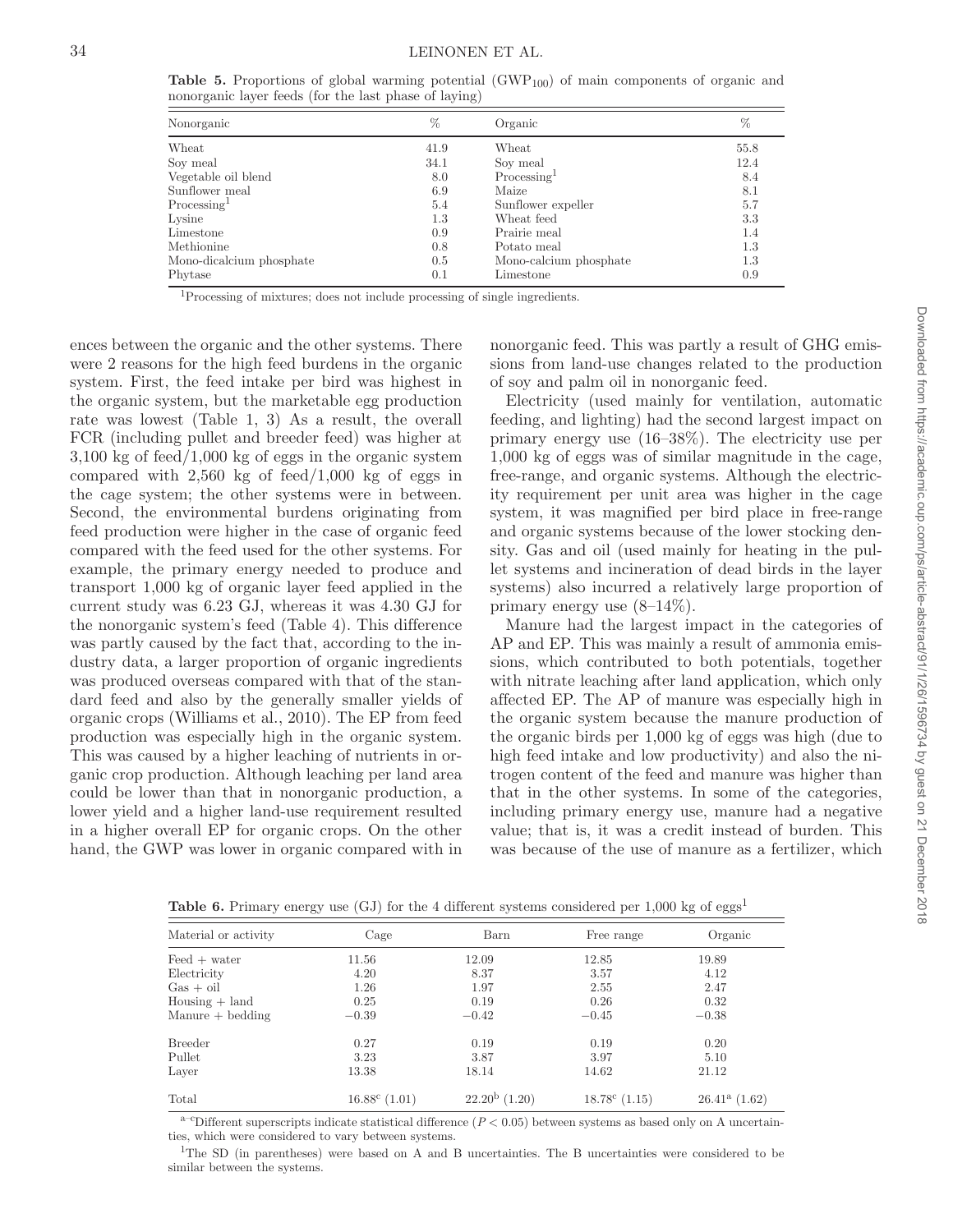| Material or activity            | Cage | Barn | Free range | Organic |
|---------------------------------|------|------|------------|---------|
| $\text{Feed}$ + water           | 2.10 | 2.22 | 2.36       | 2.41    |
| Electricity                     | 0.24 | 0.48 | 0.20       | 0.24    |
| $Gas + oil$                     | 0.09 | 0.14 | 0.18       | 0.18    |
| $H \text{ousing} + \text{land}$ | 0.38 | 0.48 | 0.50       | 0.54    |
| $M$ anure $+$ bedding           | 0.11 | 0.13 | 0.14       | 0.06    |
| <b>Breeder</b>                  | 0.05 | 0.04 | 0.03       | 0.04    |
| Pullet                          | 0.51 | 0.55 | 0.57       | 0.60    |
| Layer                           | 2.36 | 2.86 | 2.78       | 2.78    |

**Table 7.** Global warming potential (1,000 kg of CO<sub>2</sub>, 100-yr timescale) for the 4 different systems

 $a$ <sup>-c</sup>Different superscripts indicate statistical difference ( $P < 0.05$ ) between systems as based only on A uncertainties, which were considered to vary between systems.

Total 2.92<sup>c</sup> (0.21)  $3.45^{b}$  (0.26)  $3.38^{abc}$  (0.27)  $3.42^{ab}$  (0.34)

1The SD (in parentheses) were based on A and B uncertainties. The B uncertainties were considered to be similar between the systems.

offset the production of synthetic fertilizers or N-fixing rotational crops. This also occurred in land occupation, especially in organic systems in which the N source was from fixation by legumes.

Buildings provided a relatively large contribution to the abiotic resource use category. This was most marked in lower density housing systems, even though the specific burdens were lower per unit area for these types of housing. In the category of land occupation, the organic system had clearly higher values than that of any other system. This was caused mainly by the higher land area requirement for feed production of organic crops, and to a smaller extent, by the big ranging area of organic birds. The land requirements of the nonorganic systems were roughly proportional to their productivity.

The results also show that, in all categories, most of the burdens originated from the laying stage and only a small proportion (generally around 1%) was associated with breeders (Tables 6 to 10).

Thus far, the LCA method has not been used widely to compare the environmental impacts of egg production systems (de Vries and de Boer, 2010; Xin et al., 2011). In an earlier study, Williams et al. (2006) analyzed the environmental impacts per 20,000 eggs (approximately 1,000 kg) in the cage, nonorganic free range, and organic systems in the UK. There were some differences in the results of that and the present study partly because of more up-to-date detailed data being made available to the researchers than was available to Williams et al. (2006). In their study, the environmental burdens generally followed the differences in production efficiency between the systems; that is, the cage systems had the lowest impacts and the organic system the highest. This trend was not as clear in the present study. For example, the relative differences in GWP were much smaller between the systems than in Williams et al. (2006). This was caused by the fact that in the present study, the differences in, for example, farm energy use between the systems did not follow a similar trend as the differences in FCR, and therefore the impacts partly counterbalanced each other in the different systems. Similarly, in the present study, the GWP per 1,000 kg of organic layer feed was slightly lower than that for the nonorganic feed, which reduced the otherwise high feed burdens of the organic system (where the feed consumption and FCR were the highest).

Table 8. Eutrophication potential (kg of PO<sub>4</sub> equivalent) for the 4 different systems considered per  $1,000 \text{ kg of eggs}$ 

| Material or activity            | Cage                   | Barn                   | Free range         | Organic         |
|---------------------------------|------------------------|------------------------|--------------------|-----------------|
| $\text{Feed} + \text{water}$    | 7.80                   | 8.23                   | 8.76               | 21.90           |
| Electricity                     | 0.00                   | 0.00                   | 0.00               | 0.00            |
| $Gas + oil$                     | 0.01                   | 0.01                   | 0.02               | 0.02            |
| $H \text{ousing} + \text{land}$ | 3.43                   | 3.83                   | 4.20               | 4.84            |
| $M$ anure $+$ bedding           | 7.23                   | 8.24                   | 9.05               | 10.84           |
| <b>Breeder</b>                  | 0.29                   | 0.21                   | 0.21               | 0.22            |
| Pullet                          | 2.67                   | 2.62                   | 2.68               | 7.63            |
| Layer                           | 15.51                  | 17.49                  | 19.13              | 29.76           |
| Total                           | $18.47^{\circ}$ (1.57) | $20.32^{\rm b}$ (1.78) | $22.03^b$ $(2.01)$ | $37.61a$ (4.21) |

 $a$ –cDifferent superscripts indicate statistical difference ( $P < 0.05$ ) between systems as based only on A uncertainties, which were considered to vary between systems.

<sup>1</sup>The SD (in parentheses) based on A and B uncertainties. The B uncertainties were considered to be similar between the systems.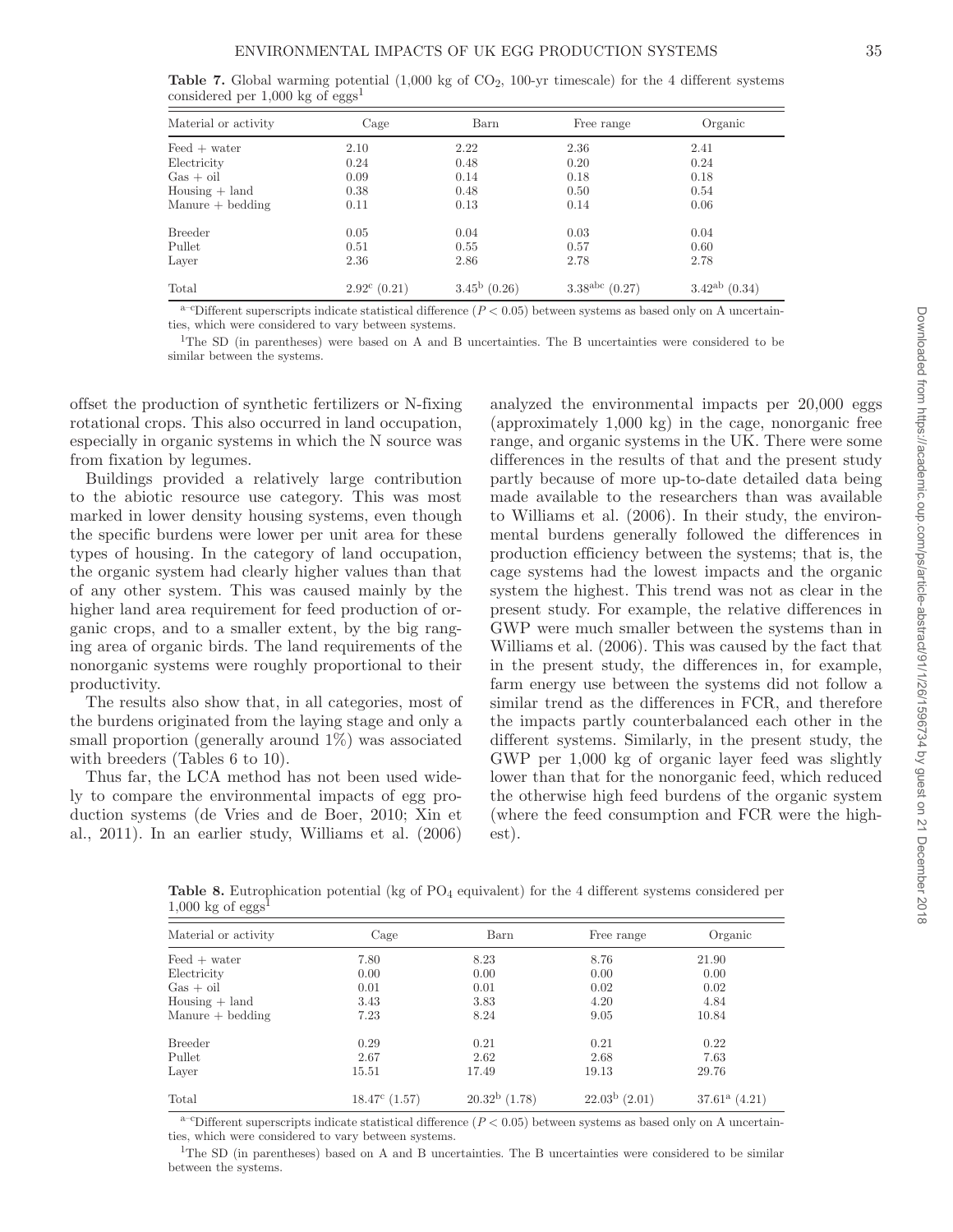**Table 9.** Acidification potential (kg of  $SO_2$  equivalent) for the 4 different systems considered per  $1,000 \text{ kg of eggs}^1$  $\equiv$ 

| Material or activity             | Cage             | Barn             | Free range       | Organic                |
|----------------------------------|------------------|------------------|------------------|------------------------|
| $\text{Feed} + \text{water}$     | 8.25             | 8.69             | 9.24             | 9.72                   |
| Electricity                      | 0.99             | 1.98             | 0.84             | 0.98                   |
| $Gas + oil$                      | 0.15             | 0.21             | 0.29             | 0.25                   |
| $H \text{ousing} + \text{land}$  | 18.45            | 20.61            | 22.58            | 26.04                  |
| $\text{Manure} + \text{bedding}$ | 25.30            | 27.95            | 31.17            | 54.65                  |
| <b>Breeder</b>                   | 0.75             | 0.55             | 0.52             | 0.54                   |
| Pullet                           | 7.94             | 7.82             | 8.02             | 26.23                  |
| Layer                            | 44.45            | 51.06            | 55.59            | 64.86                  |
| Total                            | $53.14^c$ (5.23) | $59.43^b$ (5.99) | $64.13^b$ (6.90) | $91.63^{\rm a}$ (8.66) |

 $a$ <sup>-c</sup>Different superscripts indicate statistical difference ( $P < 0.05$ ) between systems as based only on A uncertainties, which were considered to vary between systems.

1The SD (in parentheses) were based on A and B uncertainties. The B uncertainties were considered to be similar between the systems.

In the Netherlands, Mollenhorst et al. (2006) compared the environmental impacts and other sustainability indicators in 4 egg production systems. Also in their study, feed was the main source of environmental impacts and the differences in the impacts between the systems followed the differences in the FCR. The absolute values of GWP were slightly higher in the study by Mollenhorst et al. (2006) compared with those in the present study, but the primary energy use was lower. The EP and AP were generally of similar magnitude in both studies. However, as stated by Leinonen et al. (2012), direct comparison between separate LCA studies for agricultural products is not always possible because differences may occur in methodology, functional units, system boundaries, and impact categories, for example.

It must be stressed that the results presented in the present study do not claim to be the average of all UK egg production systems. The data are broadly representative, but performance will vary between producers with whatever system is in use. The farm activity data were mainly from about 1 year's operations, which can be affected by weather and other random influences. Although statistical differences were determined between some systems and burdens, these were simply based on the data available.

In general, comparison between different studies or different systems in a single study is not feasible if the range of uncertainty in the results is not available. Therefore, it is quite surprising that uncertainly analyses have very rarely been applied in LCA studies for agricultural products, despite the fact that comparison between different systems has generally been the aim of such studies. Wiltshire et al. (2009) developed a method for calculating the uncertainties for GHG emissions from food production, and this method was also applied for other environmental impacts in the present study and in a similar study for environmental impacts of broiler production in Leinonen et al., (2012). The mathematical models for the systems used in these studies are complex, include several submodels, and a large number of parameters and input variables that have their own uncertainties. Therefore, it was not possible to calculate the uncertainties using analytical methods, such as partial differential equations, as demonstrated by Leinonen et al. (2006). Instead, an approach based on Monte Carlo simulations was required.

The first step in the uncertainty analysis is to quantify the different types of errors related to each parameter and input variable and to define their probability distributions. In the present study, errors related to the main input variables were based directly on the data provided by the UK egg production industry, and the errors in the emissions factors were based on values obtained from literature. When the distribution of each input is known, the Monte Carlo method can be directly applied to randomly select values of the inputs for each separate simulation and to produce the probability distributions of the outputs that are needed for system comparison. However, there are 2 important aspects in the uncertainty calculation that can potentially lead to overestimation of the total uncertainty if not taken into account. Both are related to intercorrelation between model inputs.

First, some of the errors vary between different systems under consideration (A errors), but others can be considered to be the same across the systems (B errors). Examples of B errors include emission factors

Table 10. Abiotic resource use, land occupation, and pesticide use for the 4 different systems considered per 1,000 kg of eggs

| Burden                                          | Cage | Barn  | Free range | Organic |
|-------------------------------------------------|------|-------|------------|---------|
| Abiotic resource use, kg of antimony equivalent | 9.11 | 14.62 | 15.38      | 20.25   |
| Land occupation, ha                             | 0.40 | 0.42  | 0.51       | 1.69    |
| Pesticide use, dose-ha                          | 2.07 | 2.20  | 2.33       | 0.09    |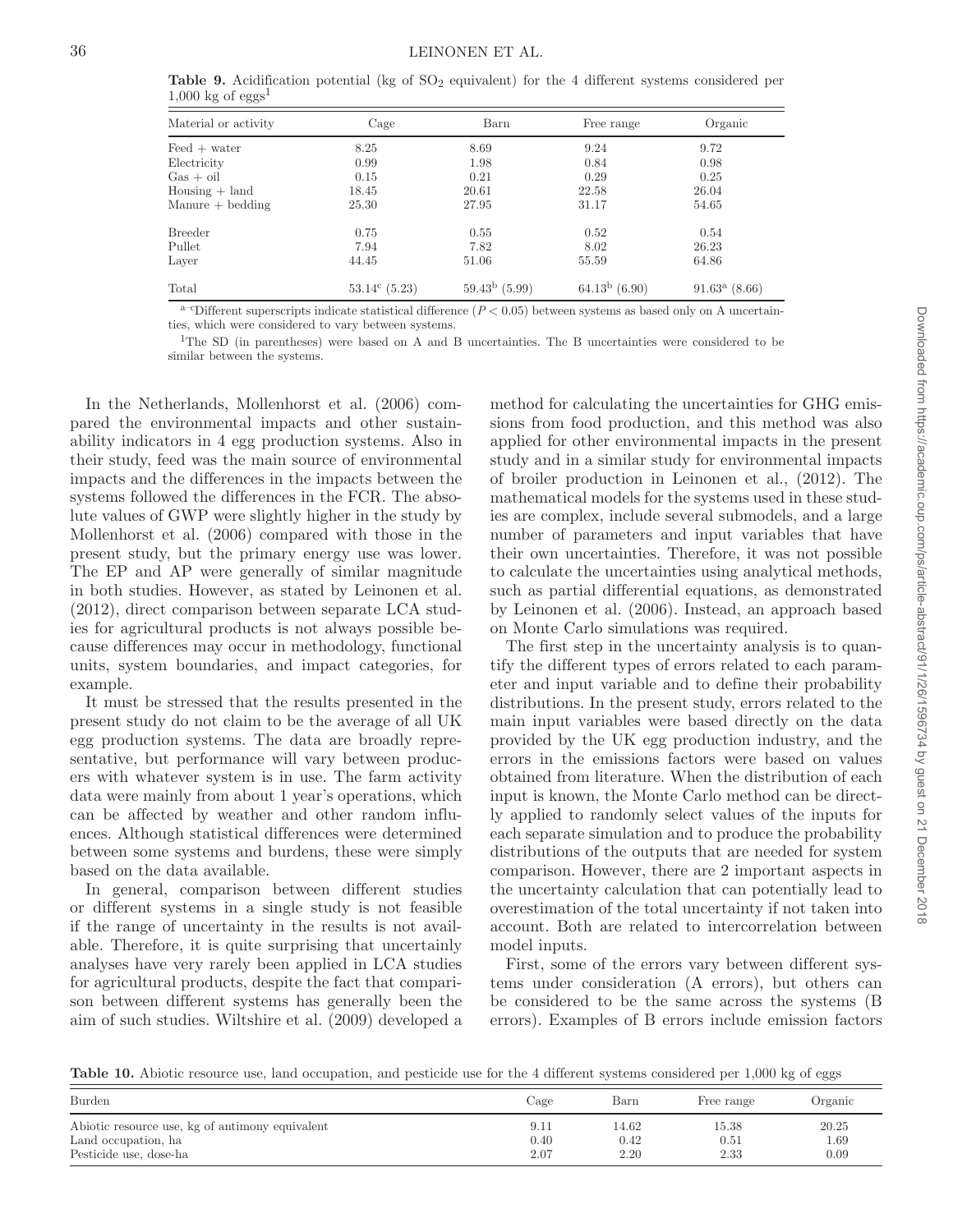from housing and some parameters of the animal production model. It is assumed in the analysis that if an error with a certain direction and magnitude occurs in any of these parameters in one system, it also has a similar effect in the other systems. Therefore, when the differences between the systems are analyzed statistically, B errors should not be included in the calculations, otherwise the within-system variation would be overestimated and the significance in the differences between the systems would be underestimated.

Second, variations in some of the different input variables can be correlated within a single system. For example, variables related to animal growth and production, food intake, manure production, and nutrient output are all related to each other; that is, a change in one variable is likely to cause a change of a certain direction in another. The advantage of using mechanistic submodels for animal and crop production, as was done in the present study, is that these relationships are automatically built into the results. During each Monte Carlo simulation, any random change in one input variable would cause a realistic response in the others. This prevents the overestimation of the total uncertainty, which would occur if the errors in each input are considered to be completely independent of each other.

Although conventional laying cages were the most common method of commercial egg production in the UK for many years, their use has declined dramatically in recent years. The popularity of alternative housing systems, in particular free-range and organic housing, has risen in response to consumer interest in more extensive forms of egg production and especially as the deadline of January 1, 2012, approaches. Some cage producers have converted their cages or installed new enriched (colony) cage systems; it is expected that the UK will be among those European producers who comply fully with the legislation. However, it remains to be seen whether the number of UK hens in enriched cages will be the same as those in conventional cages. Currently, it is unknown what the potential environmental impacts of such systems would be, but providing that relevant data are generated, the approach used here could also be applied for them. This would enable comparisons between the alternative cage and other systems in terms of their environmental impacts and allow for some conclusions in relation to the environmental impacts of higher welfare systems. The debate over the trade-offs between environmental impacts and animal welfare is in its infancy (Moorehouse et al., 2009), as is the debate over trade-offs between environmental impacts and sensory properties of livestock products.

As a conclusion, the current study found relatively large differences in many categories of the environmental impacts between the 4 different egg production systems; generally, these reflected the differences in the efficiency in production, feed consumption (and related production of manure), and material and energy use. In addition to the general differences observed between the systems, the uncertainty analysis showed that there can be a large variation in the impacts between different production units representing the same systems, depending on, for example, the production efficiency, composition of feed used, and farm energy use. The methodology developed in the current study can be readily applied for single production units to quantify the impacts of potential improvements in the production activities in order to reduce the burdens to the environment. The same method with small modifications is also applicable for other agricultural products, as demonstrated in the case of broiler meat by Leinonen et al. (2012).

### **ACKNOWLEDGMENTS**

This research was financially supported by Aviagen Ltd. (Newbridge, Midlothian, UK), DSM Nutritional Products Ltd. (Heanor, Derbyshire, UK), Harbro Ltd. (Turriff, Aberdeenshire, UK), Moy Park Ltd. (Sleaford, Lincolnshire, UK), National Farmers' Union (Stoneleigh Park, Coventry, Warwickshire, UK), Noble Foods Ltd. (Bilsthorpe, Newark, UK), O'Kane Poultry Ltd. (Ballymena, UK), The Soil Association Ltd. (Bristol, UK), and Waitrose Ltd. (Bracknell, Berkshire, UK), with match funding from Defra (London, UK), through the Sustainable Livestock Production LINK program, DARDNI (Belfast, UK), and the Scottish Government (Edinburgh, UK).

### **REFERENCES**

- Audsley, E., S. Alber, R. Clift, S. Cowell, P. Crettaz, G. Gaillard, J. Hausheer, O. Jolliett, R. Kleijn, B. Mortensen, D. Pearce, E. Roger, H. Teulon, B. Weidema, and H. van Zeijts. 1997. Harmonisation of environmental life cycle assessment for agriculture. Final Report, Concerted Action AIR3–CT94–2028, European Commission, DG VI Agriculture, Brussels, Belgium.
- Audsley, E., A. Angus, J. Chatterton, A. Graves, J. Morris, D. Murphy-Bokern, K. R. Pearn, D. L. Sandars, and A. G. Williams. 2010. Food, land, and greenhouse gases. The effect of changes in UK food consumption on land requirements and greenhouse gas emissions. A report prepared for the United Kingdom's Government's Committee on Climate Change. Cranfield University. Accessed Oct. 13, 2011. http://downloads.theccc.org.uk.s3.amazonaws.com/4th%20Budget/fourthbudget\_supporting\_research\_ cranfield\_dietsGHGLU\_agriculture.pdf.
- BSI. 2006. Environmental management: Life cycle assessment— Principles and framework. Accessed Oct. 13, 2011. http:// www.iso.org/iso/iso\_catalogue/catalogue\_tc/catalogue\_detail. htm?csnumber=37456.
- BSI. 2008. Specification for the assessment of the life cycle greenhouse gas emissions of goods and services. PAS 2050:2008. Accessed Oct. 18, 2011. http://www.bsigroup.com/en/Standardsand-Publications/Industry-Sectors/Energy/.
- Chadwick, D. R., R. W. Sneath, V. R. Phillips, and B. F. Pain. 1999. A UK inventory of nitrous oxide emissions from farmed livestock. Atmos. Environ. 3:3345–3354.
- de Vries, M., and I. J. M. de Boer. 2010. Comparing environmental impacts for livestock products: A review of life cycle assessments. Livest. Sci. 28:1–11.
- Defra. 2009. Agricultural statistics. Accessed Oct. 19, 2011. http:// www.defra.gov.uk/statistics/foodfarm.
- Emmans, G., and I. Kyriazakis. 2001. Consequences of genetic change in farm animals on food intake and feeding behaviour. Proc. Nutr. Soc. 60:115–125.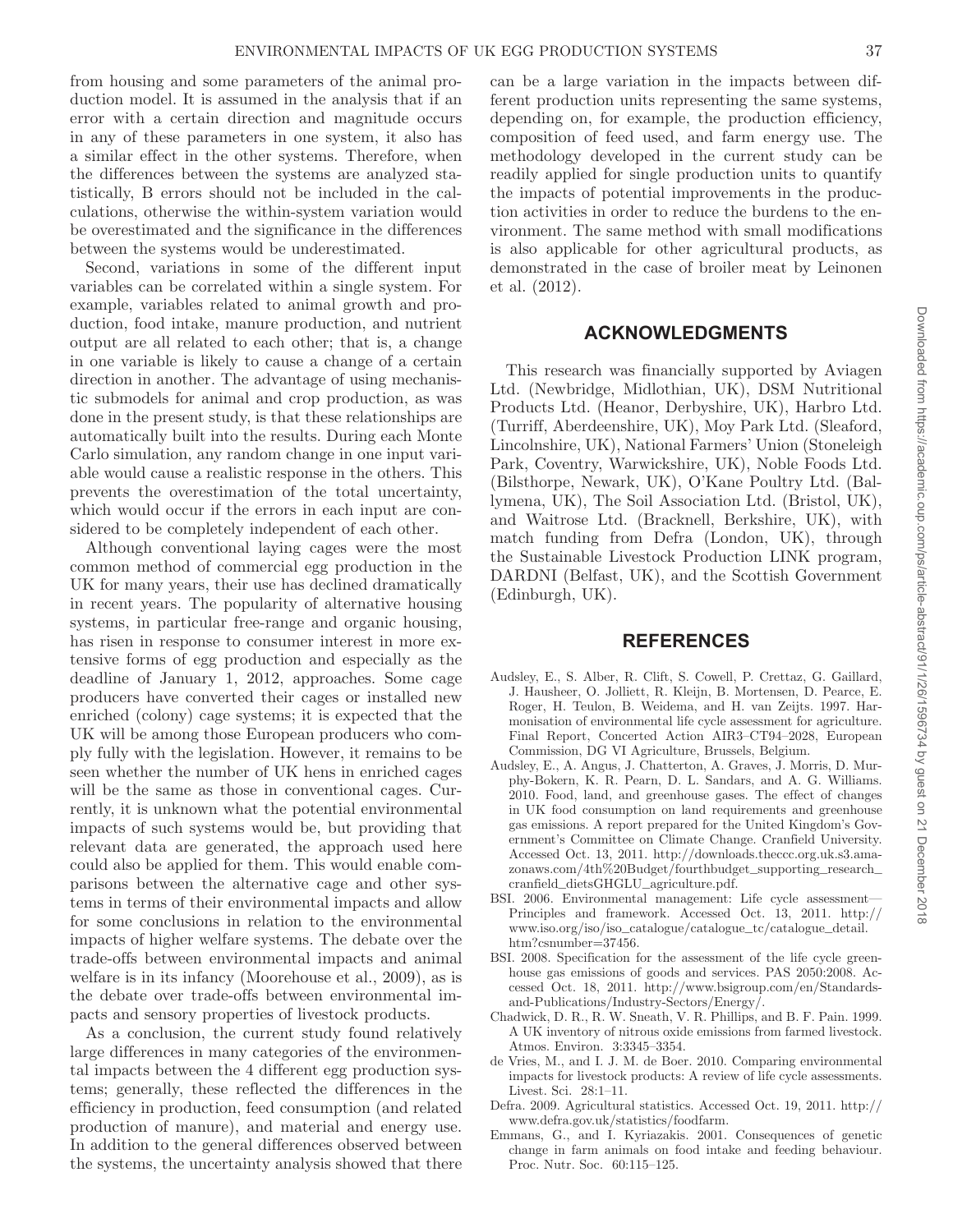- FAO. 2011. FAOSTAT. Food and Agriculture Organization of the United Nations. Accessed Oct. 13, 2011. http://faostat.fao.org/ site/567/DesktopDefault.aspx?PageID=567#ancor.
- Hy-Line. 2009. Hy-Line Variety Brown. Hy-Line International, West Des Moines, IA.
- IPCC. 2006. IPCC Guidelines for National Greenhouse Gas Inventories. 2006 Guidelines. Accessed Oct. 18, 2011. http://www.ipccnggip.iges.or.jp/.
- Leinonen, I., O. M. Grant, C. P. P. Tagliavia, M. M. Chaves, and H. G. Jones. 2006. Estimating stomatal conductance with thermal imagery. Plant Cell Environ. 29:1508–1518.
- Leinonen, I., A. G. Williams, J. Wiseman, J. Guy, and I. Kyriazakis. 2012. Predicting the environmental impacts of chicken systems in the United Kingdom through a life cycle assessment: Broiler production systems. Poult. Sci. 91:8–25.
- Lilywhite, R., D. Chandler, W. Grant, K. Lewis, C. Firth, U. Schmutz, and D. Halpin. 2007. Environmental footprint and sustainability of horticulture (including potatoes)—A comparison with other agricultural sectors. Final report. Defra project WQ0101. Defra, London, UK.
- Misselbrook, T. H., D. R. Chadwick, K. A. Smith, and J. Williams. 2008. Inventory of ammonia emissions from UK agriculture 2007. DEFRA Contract AC0112, Inventory Submission Report, October 2008. Accessed Oct. 18, 2011. http://www.northwyke.bbsrc. ac.uk/AmmoniaInventoryWebsite/documents/nh3inv2007\_finalv1\_281008.pdf.
- Mollenhorst, H., P. B. M. Berentsen, and I. J. M. De Boer. 2006. Onfarm quantification of sustainability indicators: An application to egg production systems. Br. Poult. Sci. 47:405–417.
- Moorehouse, D., J. Gittins, K. Phillips, and H. van der Weerd. 2009. A review of the evidence of the relationship between animal welfare and environmental impacts. ADAS report produced for Animal Welfare Core Function, Defra, London, UK.
- Sakomura, N. K. 2004. Modeling energy utilization in broiler breeders, laying hens, and broilers. Revista Brasileira de Ciência Avícola Campinas, v. 6, n. 1. Accessed Oct. 18, 2011. http://www. scielo.br/pdf/rbca/v6n1/a01v06n1.pdf.
- Sandars, D. L., E. Audsley, C. Canete, T. R. Cumby, I. M. Scotford, and A. G. Williams. 2003. Environmental benefits of livestock

manure management practices and technology by life cycle assessment. Biosystems Eng. 84:267–281.

- Sneddon, S., N. Brophy, Y. Li, J. MacCarthy, C. Martinez, T. Murrells, N. Passant, J. Thomas, G. Thistlethwaite, I. Tsagatakis, H. Walker, A. Thomson, and L. Cardenas. 2008. Greenhouse gas inventories for England, Scotland, Wales, and Northern Ireland: 1990–2008. AEAT/ENV/R/2669 Issue 1, ISBN 0–9554823–5-6. Accessed Oct. 18, 2011. http://naei.defra.gov.uk/report\_link. php?report\_link.php?report\_id=620.
- Soil Association. 2009. Organic poultry production: An introductory guide. Accessed Oct. 18, 2011. http://www.soilassociation.org/ foodandfarming.
- Sutton, M. A., C. M. Howard, J. W. Erisman, G. Billen, A. Bleeker, P. Grennfelt, H. van Grinsven, and B. Grizzetti. 2011. The European Nitrogen Assessment, Cambridge Univ. Press, UK.
- Wellock, I. J., G. C. Emmans, and I. Kyriazakis. 2003. Modeling the effects of thermal environment and dietary composition on pig performance: Model logic and concepts. Anim. Sci. 77:255–266.
- Williams, A. G., E. Audsley, and D. L. Sandars. 2006. Determining the environmental burdens and resource use in the production of agricultural and horticultural commodities. Main Report. Defra Research Project IS0205. Accessed Oct. 18, 2011. http://www. agrilca.org.
- Williams, A. G., E. Audsley, and D. L. Sandars. 2010. Environmental burdens of producing bread wheat, oilseed rape, and potatoes in England and Wales using simulation and system modeling. Int. J. Life Cycle Assess. 15:855–868.
- Wiltshire, J., G. Tucker, A. G. Williams, C. Foster, S. Wynn, R. Thorn, and D. Chadwick. 2009. Scenario building to test and inform the development of a BSI method for assessing GHG emissions from food. Final report to Defra on research project FO0404, London. Accessed Oct. 18, 2011. http://randd.defra. gov.uk/Default.aspx?Menu=Menu&Module=More&Location= None&ProjectID=15650&FromSearch=Y&Publisher=1&Search Text=FO0404&SortString=ProjectCode&SortOrder=Asc&Pagi ng=10#Description.
- Xin, H., R. S. Gates, A. R. Green, F. M. Mitloehner, P. A. Moore Jr., and C. M. Wathes. 2011. Environmental impacts and sustainability of egg production systems. Poult. Sci. 90:263–277.

# **APPENDIX**

**Table A1.** Standard and free-range layer diet (%)

| Ingredient                      | Starter<br>$(0 - 6 \text{ wk})$ | Rearer<br>$(6-15 \text{ wk})$ | Developer<br>$(15-20 \text{ wk})$ | Early lay<br>$(20 - 35 \text{ wk})$ | Late lay<br>$(35 \text{ plus wk})$ |
|---------------------------------|---------------------------------|-------------------------------|-----------------------------------|-------------------------------------|------------------------------------|
| Wheat                           | 63.52                           | 67.11                         | 67.53                             | 64.06                               | 68.53                              |
| Wheat feed                      | 7.35                            | 9.26                          | 12.18                             | 3.34                                |                                    |
| $NGM1$ HiPro soy                | 20.09                           | 9.69                          | 6.67                              | 14.51                               | 11.95                              |
| Sunflower                       | 4.00                            | 10.00                         | 10.00                             | 6.00                                | 7.00                               |
| Vegetable (mix) blend           | 1.25                            | 0.75                          | 0.50                              |                                     | 1.55                               |
| H E Blend (soy oil)             | 0.50                            |                               |                                   | 1.76                                |                                    |
| Fine limestone                  | 1.40                            | 1.40                          | 1.40                              | 9.00                                | 9.70                               |
| Mono-dicalcium phosphate        | 0.85                            | 0.80                          | 0.80                              | 0.36                                | 0.31                               |
| $NaHCO3$ (bulk)                 | 0.31                            | 0.34                          | 0.32                              | 0.25                                | 0.26                               |
| Salt                            | 0.15                            | 0.14                          | 0.16                              | 0.17                                | 0.16                               |
| Lysine HCl                      | 0.16                            | 0.18                          | 0.14                              | 0.13                                | 0.15                               |
| DL-Methionine                   | 0.14                            | 0.05                          | 0.02                              | 0.14                                | 0.11                               |
| Enzyme $(NSP2/single physical)$ | 0.03                            | 0.03                          | 0.03                              | 0.03                                | 0.03                               |
| Pullet starter premix           | 0.25                            |                               |                                   |                                     |                                    |
| Pullet grower premix            |                                 | 0.25                          | 0.25                              |                                     |                                    |
| Layer premix                    |                                 |                               |                                   | 0.25                                | 0.25                               |
| Total                           | 100.00                          | 100.00                        | 100.00                            | 100.00                              | 100.00                             |

 ${}^{1}\text{NGM}$  = nongenetically modified.

 ${}^{2}NSP =$  nonstarch polysaccharide.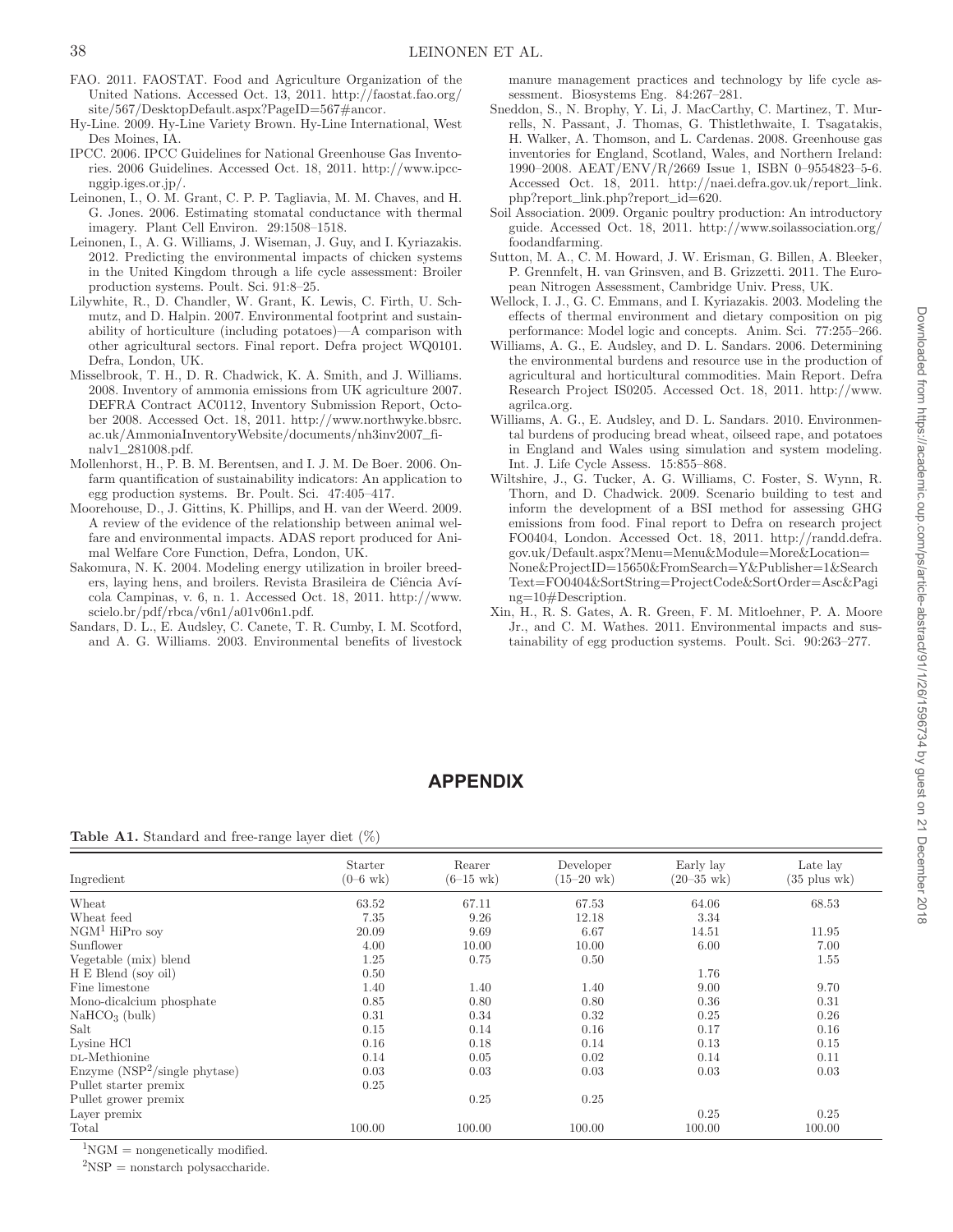| <b>Table A2.</b> Nutrients $(\%)$ and energy $(MJ/kg)$ in standard and free-range layer diets |  |  |  |  |  |  |  |  |
|-----------------------------------------------------------------------------------------------|--|--|--|--|--|--|--|--|
|-----------------------------------------------------------------------------------------------|--|--|--|--|--|--|--|--|

| Item                   | Starter | Rearer | Developer | Early lay | Late lay |
|------------------------|---------|--------|-----------|-----------|----------|
| ME, MJ/kg              | 12.00   | 11.60  | 11.60     | 11.40     | 11.30    |
| CP                     | 18.50   | 15.80  | 15.00     | 15.80     | 14.80    |
| Lysine                 | 0.98    | 0.78   | 0.68      | 0.79      | 0.74     |
| Methionine             | 0.41    | 0.30   | 0.26      | 0.38      | 0.34     |
| Methionine+cystine     | 0.74    | 0.60   | 0.55      | 0.67      | 0.62     |
| Tryptophan             | 0.24    | 0.20   | 0.19      | 0.21      | 0.19     |
| Threonine              | 0.64    | 0.53   | 0.49      | 0.54      | 0.50     |
| Arginine               | 1.18    | 0.98   | 0.91      | 0.99      | 0.91     |
| Valine                 | 0.83    | 0.70   | 0.66      | 0.71      | 0.66     |
| $\text{dig}^1$ lysine  | 0.88    | 0.70   | 0.60      | 0.71      | 0.66     |
| dig methionine         | 0.38    | 0.28   | 0.24      | 0.36      | 0.32     |
| dig methionine+cystine | 0.67    | 0.54   | 0.49      | 0.61      | 0.56     |
| dig tryptophan         | 0.21    | 0.18   | 0.17      | 0.18      | 0.17     |
| dig threonine          | 0.54    | 0.44   | 0.41      | 0.46      | 0.43     |
| dig arginine           | 1.06    | 0.87   | 0.80      | 0.89      | 0.82     |
| dig valine             | 0.73    | 0.62   | 0.58      | 0.63      | 0.59     |
| Ca                     | 0.97    | 0.96   | 0.96      | 3.80      | 4.00     |
| $\mathbf{P}^2$         | 0.57    | 0.57   | 0.57      | 0.42      | 0.38     |
| Available $P^2$        | 0.42    | 0.42   | 0.42      | 0.30      | 0.25     |
| Na                     | 0.17    | 0.18   | 0.18      | 0.16      | 0.16     |
| Cl                     | 0.22    | 0.23   | 0.23      | 0.22      | 0.23     |

 ${}^{1}$ dig = digestible.

<sup>2</sup>This is as elemental P, not PO<sub>4</sub> or P<sub>2</sub>O<sub>5</sub>.

| <b>Table A3.</b> Organic layer diet $(\%)$ |  |  |
|--------------------------------------------|--|--|
|                                            |  |  |

| Ingredient                 | Grower<br>$(0 - 6 \text{ wk})$ | Rearer<br>$(6-20 \text{ wk})$ | Early lay<br>$(20 - 35)$ wk) | Late lay<br>$(35 \text{ plus wk})$ |
|----------------------------|--------------------------------|-------------------------------|------------------------------|------------------------------------|
| Organic wheat              | 62.67                          | 63.85                         | 44.21                        | 48.15                              |
| Organic maize              | 3.00                           | 3.00                          | 18.00                        | 15.00                              |
| Organic wheat feed         |                                | 6.00                          |                              | 5.00                               |
| Organic sunflower expeller | 10.00                          | 10.00                         | 12.00                        | 6.00                               |
| Organic soy expeller       | 15.00                          | 9.00                          | 9.60                         | 9.60                               |
| Prairie meal               | 2.00                           | 2.00                          | 2.00                         | 3.00                               |
| Potato protein             | 2.80                           | 2.80                          | 2.40                         | 1.40                               |
| Organic soy oil            | 1.00                           | 0.50                          | 1.00                         | 0.50                               |
| Monocalcium phosphate      | 1.18                           | 1.00                          | 1.00                         | 0.75                               |
| Betaine                    | 0.10                           | 0.10                          | 0.10                         | 0.10                               |
| Limestone                  | 1.50                           | 1.00                          | 9.00                         | 9.75                               |
| Salt                       | 0.30                           | 0.30                          | 0.30                         | 0.30                               |
| Sodium bicarbonate         | 0.20                           | 0.20                          | 0.14                         | 0.20                               |
| Pullet starter premix      | 0.25                           |                               |                              |                                    |
| Pullet grower premix       |                                | 0.25                          |                              |                                    |
| Layer premix               |                                |                               | 0.25                         | 0.25                               |
| Total                      | 100.00                         | 100.00                        | 100.00                       | 100.00                             |